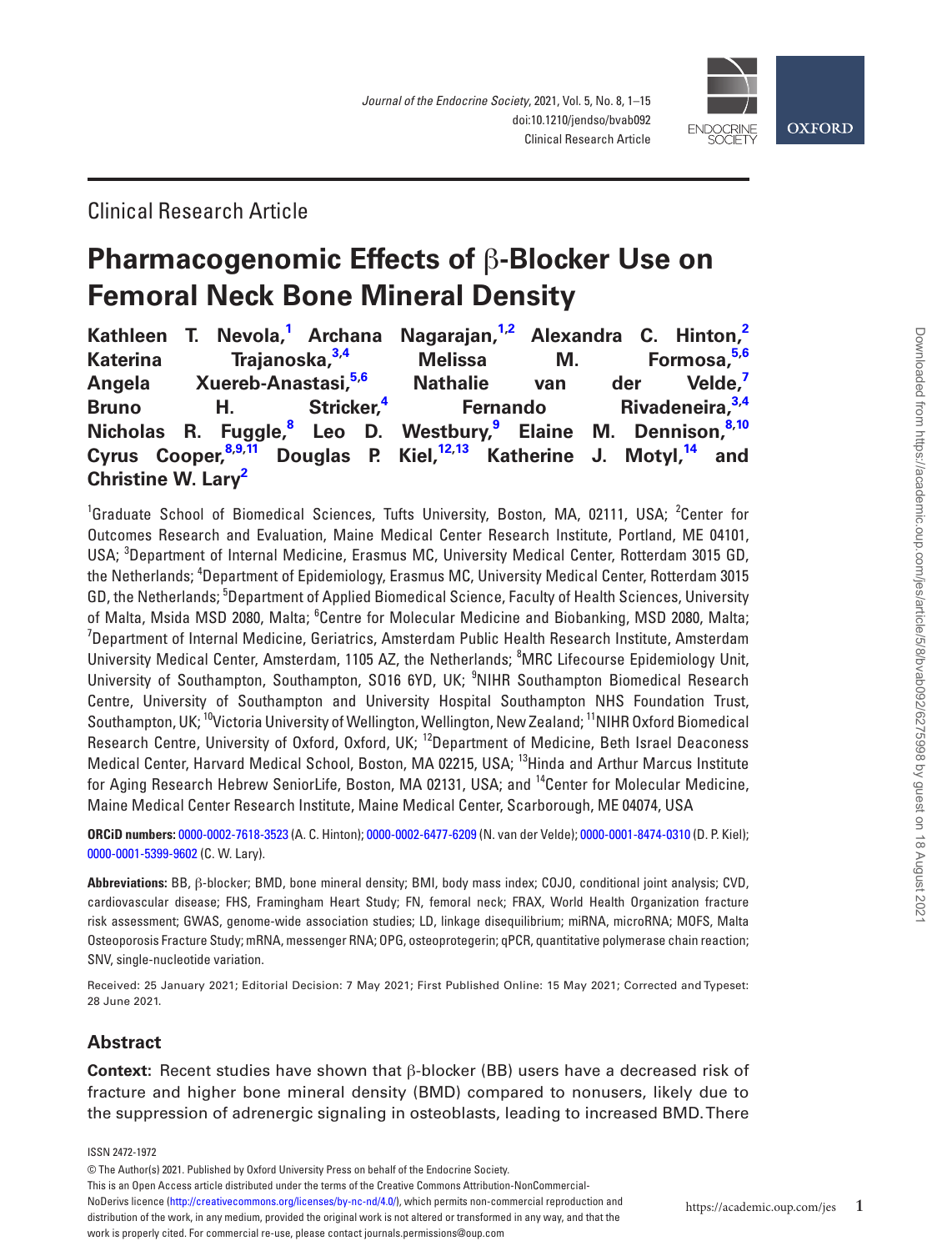is also variability in the effect size of BB use on BMD in humans, which may be due to pharmacogenomic effects.

**Objective:** To investigate potential single-nucleotide variations (SNVs) associated with the effect of BB use on femoral neck BMD, we performed a cross-sectional analysis using clinical data, dual-energy x-ray absorptiometry, and genetic data from the Framingham Heart Study's (FHS) Offspring Cohort. We then sought to validate our top 4 genetic findings using data from the Rotterdam Study, the BPROOF Study, the Malta Osteoporosis Fracture Study (MOFS), and the Hertfordshire Cohort Study.

**Methods:** We used sex-stratified linear mixed models to determine SNVs that had a significant interaction effect with BB use on femoral neck (FN) BMD across 11 gene regions. We also evaluated the association of our top SNVs from the FHS with microRNA (miRNA) expression in blood and identified potential miRNA-mediated mechanisms by which these SNVs may affect FN BMD.

**Results:** One variation (rs11124190 in *HDAC4*) was validated in females using data from the Rotterdam Study, while another (rs12414657 in *ADRB1*) was validated in females using data from the MOFS. We performed an exploratory meta-analysis of all 5 studies for these variations, which further validated our findings.

**Conclusion:** This analysis provides a starting point for investigating the pharmacogenomic effects of BB use on BMD measures.

**Key Words:** β-blocker, beta blocker, bone, pharmacogenomics, miRNA, genomics

Osteoporosis is a skeletal condition that causes bones to become fragile, resulting in an increased risk of fracture and decreased bone mineral density (BMD). This disorder affects more than 10 million individuals in the United States and results in more than 2 million osteoporotic fractures per year, with the annual hospital cost of osteoporotic fractures exceeding \$28 billion dollars [[1](#page-11-0)[-4\]](#page-11-1). Several studies have found an association between β-blocker (BB) use, decreased risk of fracture, and higher BMD [\[5-](#page-11-2)[8](#page-11-3)], including a pilot randomized trial [[9\]](#page-11-4) This association is thought to be mediated, at least in part, by attenuation of adrenergic signaling in osteoblasts ([Fig. 1](#page-2-0)) [[10-](#page-11-5)[13\]](#page-11-6). In particular, it has been found that norepinephrine signaling activates β-adrenergic receptors in osteoblasts leading to signaling through cyclic adenosine 5′-monophosphate and protein kinase A, resulting in the activation of ATF4. ATF4 is a transcription factor that induces transcription of TNFSF11 (RANKL). TNFSF11 (RANKL) is secreted from osteoblasts and binds to either TNFRSF11A (RANK), a receptor on the surface of osteoclasts, or osteoprotegerin (OPG), a soluble decoy receptor produced by osteoblasts. TNFSF11 (RANKL) signaling through TNFRSF11A (RANK) leads to increased bone resorption due to increased osteoclast activity and differentiation.

While many studies have found an association between BB use and bone outcomes, there is variability in the effect size  $[5-7]$  $[5-7]$  $[5-7]$ , and some negative studies  $[14-16]$  $[14-16]$  $[14-16]$  $[14-16]$ .

We hypothesize that genetic variation may contribute to this variability given the large genetic component of BMD itself [\[17\]](#page-11-10), and given the pharmacogenetic effects found for cardiovascular outcomes [\[18](#page-11-11)[-21\]](#page-11-12), with demonstrated associations in the β-adrenergic receptor genes [\[12](#page-11-13), [18,](#page-11-11) [22](#page-11-14)[-25\]](#page-11-15). However, associations between these singlenucleotide variation (SNVs; formerly single-nucleotide polymorphisms [SNPs]) and BMD have not been demonstrated, as a recent analysis by Veldhuis-Vlug et al showed that nonsynonymous SNVs in *ADRB2* were not significantly associated with BMD or fracture risk [\[26\]](#page-11-16). Previous genome-wide association studies (GWAS) of BMD and osteoporosis have been performed [[27-](#page-11-17)[29](#page-11-18)], but there have not been previous pharmacogenomic studies evaluating the effect of BB use on BMD, although other studies have found SNVs associated with BMD and osteoporosis to map to or near genes involved in adrenergic signaling [[10](#page-11-5), [27](#page-11-17), [30](#page-11-19)].

In addition to genetic variations, we have previously found circulating microRNAs (miRNAs) to be associated with BB use and BMD and revealed potential miRNAmediated mechanisms by which BB use influences BMD, including attenuation of adrenergic signaling in osteoblasts [[31](#page-11-20)]. miRNAs are small  $({\sim}22$  nucleotides), noncoding RNAs that act on target messenger RNAs (mRNAs) to inhibit protein expression through mRNA degradation and translational inhibition [\[32\]](#page-12-0). Circulating miRNAs have been used to develop hypotheses regarding underlying mechanisms in many applications, including cardiovascular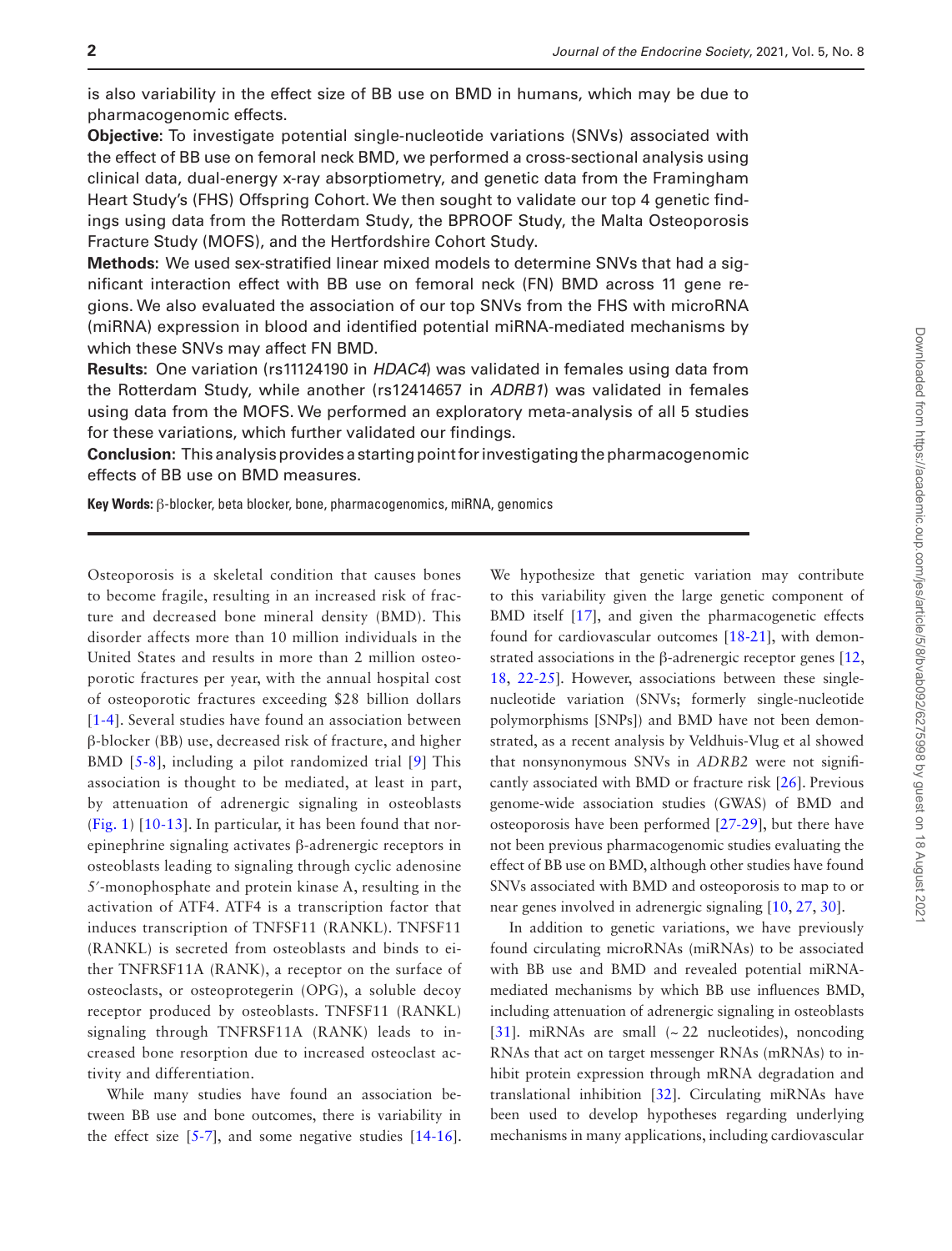disease (CVD) and cancer etiology, variation in handgrip strength, and response to antidepressant treatment [[33](#page-12-1)[-35](#page-12-2)]. Several circulating miRNAs have been implicated as potential biomarkers of osteoporosis and BB treatment response [[36](#page-12-3)[-40](#page-12-4)], and miRNAs have also been assessed in association with GWAS signals using expression quantitative loci analysis in many outcomes to discover potential mechanisms and biomarkers of these conditions [[41-](#page-12-5)[43](#page-12-6)].

To discover genetic variations associated with the effect of BB use on femoral neck (FN) BMD, we sought to evaluate genetic variations that map to or near genes involved in adrenergic signaling in bone and that interact with BB use in their association with FN BMD. These candidate genes were chosen based on what is currently known about the effect of adrenergic signaling on osteoblasts in bone as has been previously described (see [Fig. 1\)](#page-2-0) [[10-](#page-11-5)[13](#page-11-6)]. FN BMD was chosen as an outcome variable because of its clinical importance and its use to evaluate fracture risk of patients using the World Health Organization fracture risk assessment (FRAX) tool [[44](#page-12-7)]. We also sought to determine putative underlying miRNA-mediated pathways involved in this association.

We hypothesize that genetic variations in these candidate genes can partly explain the variation in FN BMD among BB users. Furthermore, we hypothesize that genetic variations may affect miRNA-mediated mechanisms underlying the association between BB use and FN BMD. To test these hypotheses, we followed the analytic plan shown in Supplementary Figure S1 (Supplementary Material, [http://](http://clary.mmcri.cloud/JES_Nevola_et_all_supplement.pdf) [clary.mmcri.cloud/JES\\_Nevola\\_et\\_all\\_supplement.pdf\)](http://clary.mmcri.cloud/JES_Nevola_et_all_supplement.pdf). We



<span id="page-2-0"></span>**Figure 1.** Adrenergic signaling in bone. Norepinephrine (NE) binds to β-adrenergic receptors, stimulating adrenergic signaling through 3′,5′-cyclic adenosine 5′-monophosphate (cAMP) and PKA. This results in the activation of ATF4, a transcription factor that triggers the transcription of TNFSF11 (RANKL). HDAC4 is a histone deacetylase that further acts to stabilize ATF4. TNFSF11 (RANKL) is secreted by osteoblasts and binds to TNFRSF11A (RANK) receptors on osteoclasts or osteoprotegerin (OPG)-soluble decoy receptors. Activation of TNFRSF11A (RANK) then stimulates osteoclast differentiation, leading to bone resorption. β-Blockers competitively bind to β-adrenergic receptors, blocking signaling by norepinephrine.

used linear mixed modeling followed by conditional joint analysis (COJO) to analyze this genetic association in these candidate genes using clinical data from the Framingham Heart Study (FHS). Since β-adrenergic signaling and the effect of BB use has previously been shown to have sexspecific effects [\[45-](#page-12-8)[49\]](#page-12-9), and also BMD and osteoporosis prevalence vary by sex [\[50-](#page-12-10)[53](#page-12-11)], we used a sex-stratified model for our genetic association studies. We submitted 4 SNVs for validation and obtained validation for 2 in independent studies, and additionally performed exploratory meta-analyses across cohorts. To generate functional hypotheses, we analyzed individual miRNAs that were associated with these variations and BB use to identify candidate mechanisms that were altered in the presence of the alternative alleles.

#### **Materials and Methods**

#### Study Sample

Data for this cross-sectional analysis were made available from dbGaP through approved request number 1302685-1 [[54](#page-12-12)]. The FHS is an ongoing, 3-generation, communitybased study. For this study, we focused on members of the Offspring Cohort, which includes the children of the original cohort and their spouses. At each FHS examination, age, height, body mass index (BMI), and extensive questionnaires were obtained according to standardized protocols. Most of the members of the Offspring Cohort were enrolled in the ancillary Framingham Osteoporosis Study in 2002 [[55](#page-12-13)]. BMD was measured at the hip (FN, trochanter, and total femur) and lumbar spine (average BMD of L2-L4) in grams divided by centimeters squared  $(g/cm<sup>2</sup>)$ using a GE Lunar Prodigy dual-energy x-ray absorptiometer. For this analysis, 1527 individuals were included based on being a member of the Framingham Offspring Cohort who attended examination cycle 8 (2005-2008, n = 3021), having BMD data that were assessed after the exam 8 date when BB use was assessed, and having genetic data available. Genetic data were collected and imputed as previously described [[56](#page-12-14), [57\]](#page-12-15). In brief, genotypes were measured using the Affymetrix 500K and 50K Human Gene Focused Panels. Genetic variations' positions were based on the GRCh37/hg19 assembly from February 2009. Imputation was based on the Haplotype Reference Consortium reference panel release 1. The panel included only autosomes with 39 235 157 sites, of which 39 210 718 sites were included in the data set returned by the Michigan Imputation Server with high-quality imputation. Multiallelic sites were excluded from our analysis. The imputed SNVs' value ranged from 0 to 2, referring to the predicted dosage of the alternative allele.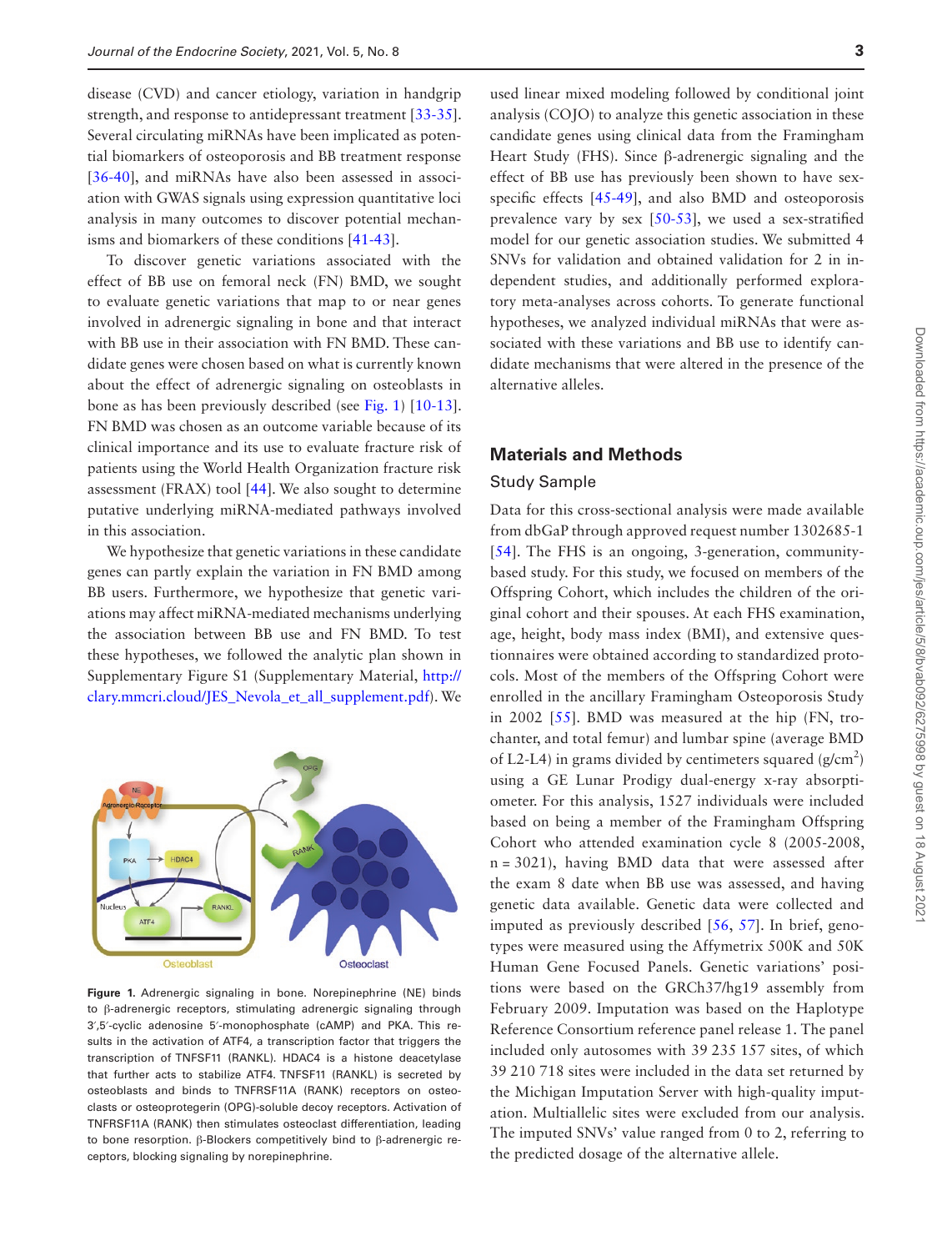#### Medication Assessment

Medication usage, including oral BB use as the primary exposure and other medications related to bone in sensitivity analyses, was measured using a medication questionnaire in which the medication name, strength, route, and frequency (day/week/month/year) were recorded by directly viewing the medication bottle during the exam 8 (2005- 2008) visit, excluding as-needed use. We categorized BB users as β1-selective for the chemical group "Beta blocking agents, selective" and as "non-selective" for the chemical groups "Beta blocking agents, non-selective" or "Alpha and beta blocking agents." We computed BB daily dose for each patient and for each drug by converting the strength and frequency to a daily dose. We divided this calculated daily dose by the World Health Organization–determined defined daily dose [\[58\]](#page-12-16) to get a standardized dose in units of defined daily dose for that drug.

We additionally recorded use of other bone-related medications for sensitivity analyses examining confounding by these variables. Medications for therapy group "bone diseases" or with the chemical name "raloxifene" were considered bone disease drugs. The chemical names for the therapy group bone diseases consisted mostly of alendronic acid and risedronic acid, with etidronic acid, ibandronic acid, ipriflavone, pamidronic acid, and zoledronic acid also included. We also noted oral steroid use (including chemical groups "corticosteroids" and "glucocorticoids"). Treatment for hypertension, lipids, or diabetes was recorded as part of the exam 8 visit. Prior CVD was determined from an adjudicated file of cardiovascular events recorded prior to exam 8.

All participants provided informed consent, and the examination protocols were approved by the Boston University Medical Center Institutional Review Board and the Hebrew SeniorLife Institutional Review Board.

#### MicroRNA Expression Profiling

Whole blood from fasting morning samples was used for miRNA profiling, which was obtained at exam 8, coincident with the BB use ascertainment, and just before BMD measurement and stored at –80 °C. Several studies have used these miRNA data in association with BMD, BB use, and other phenotypes [\[31](#page-11-20), [35,](#page-12-2) [59](#page-12-17), [60\]](#page-12-18). In brief, the high-throughput Gene Expression Core Laboratory at the University of Massachusetts Medical School profiled commercially available TaqMan miRNA assays [[35](#page-12-2), [59,](#page-12-17) [60](#page-12-18)]. A subset of the 754 miRNAs profiled in 600 FHS participants was further profiled in additional FHS Offspring Cohort members using quantitative real-time polymerase chain reaction (RT-qPCR). A total of 333 miRNAs had

a measurable cycle threshold (Ct) value in at least 5% of participants. A higher Ct value reflects a lower miRNA expression value. The FHS Systems Approach to Biomarker Research in Cardiovascular Disease Initiative Steering Committee previously reviewed all quality control measures and noted that more than 95% of the data points had coefficients of variation of less than  $10\%$  (mean  $\sim 4\%$ ) [[60](#page-12-18)]. Of the 1527 individuals who were included in the genetic association study, 1304 had miRNA data available for miRNA association analysis. We modeled technical sources of variation in miRNA concentration (Ct) values including RNA quality, RNA concentration, and 260/280 ratio (ratio of absorbance at 260 and 280 nm using a spectrophotometer) as previously described [\[35](#page-12-2)]. Briefly, we categorized each technical variable by decile and included them as factor variables in our models to account for nonlinear effects.

#### Identifying Genes of Interest

For our candidate gene list, we selected genes involved in adrenergic signaling in osteoblasts as detailed by Elefteriou et al [\[10\]](#page-11-5). We added *TNFRSF11A (RANK*) and *OPG* to this list of genes because TNFSF11 (RANKL) binds to the receptors encoded by these genes. Our pathway, therefore, starts at β-adrenergic receptors and ends at TNFSF11 (RANKL) receptors TNFRSF11A (RANK) and OPG (see [Fig. 1](#page-2-0)). To further filter our list, we also required that at least one SNV that mapped to or near each gene have a suggestive association with eBMD (BMD estimated by quantitative ultrasound of the heel), FN BMD, or lumbar spine BMD in a previous GWAS studies as reported in the Musculoskeletal Genomics Knowledge Portal [[30](#page-11-19)]. A suggestive association was defined as having at least 1 SNV within the coding region  $\pm$  100 kb that is associated with the phenotype with a *P* value less than  $5 \times 10^{-4}$ , parameters that have been set by the Musculoskeletal Genomics Knowledge Portal. Similar parameters have been used as suggestive *P* values in previous studies, ranging from  $1 \times 10^{-4}$  to  $1 \times 10^{-6}$  [[61](#page-12-19), [62](#page-12-20)]. Our final gene list contained 13 genes: 3 β-adrenergic receptor genes (*ADRB1*, *ADRB2*, *ADRB3)*, 5 PKA subunits *(PRKACB*, *PRKAR1A*, *PRKAR1B*, *PRKAR2A*, *PRKAR2B)*, *HDAC4*, *ATF4*, *TNFSF11 (RANKL)*, *TNFRSF11A (RANK)*, and *OPG*.

## Identifying Single-Nucleotide Variations of Interest

We performed our analysis in a 2-stage design, in which we used Framingham as the discovery cohort and then sought to validate our top SNVs in replications cohorts. This strategy has been used in previous pharmacogenetic studies [[63\]](#page-12-21). Variations had previously been excluded if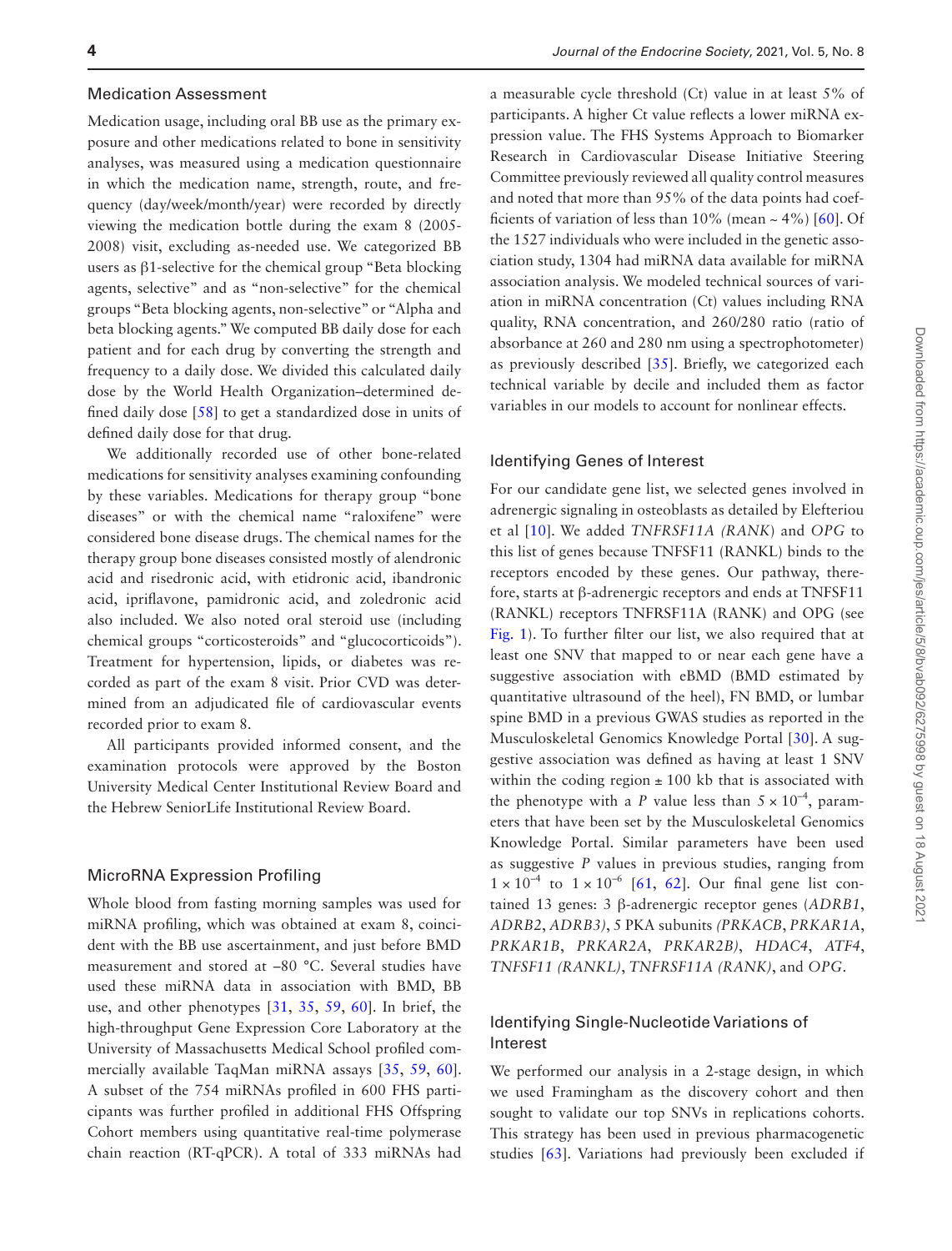they satisfied any of the following criteria: Hardy-Weinberg equilibrium value *P* value less than  $1 \times 10^{-6}$ , call rate less than 96.9%, minor allele frequency less than 0.01, number of mendelian errors greater or equal to 1000, or at locations that did not map to GRCh37 [\[56](#page-12-14), [57\]](#page-12-15). Well-imputed SNVs were determined across the genome by filtering for an  $R^2$  value greater than 0.8 as provided by the Haplotype Reference Consortium after imputation. Then SNVs from 2 kB upstream of the gene region to 0.5 kB downstream of the gene region were extracted for further analysis according to RefSeq [\[64](#page-13-0)-[67\]](#page-13-1), filtering out polyallelic SNVs. These SNVs were then filtered for having a minor allele frequency greater than 0.05 in our population of 1527 individuals. This resulted in 1482 SNVs across 11 genes. *ADRB3* and *PRKAR1B* did not have any SNVs that met our filtering criteria.

# Modeling Interaction Effect Between Genotype and β-Blocker Use on Femoral Neck Bone Mineral Density

The 1482 variations were analyzed in 1527 individuals for an association with FN BMD that was modified by BB use using a linear mixed model, stratifying based on sex, and adjusting for interrelatedness between individuals by modeling a kinship matrix as a random effect (lmekin function in coxme package in R). We performed a sex-stratified analysis since β-adrenergic signaling and the effect of BB use has previously been shown to have sex-specific effects [\[45](#page-12-8)-[49\]](#page-12-9), and also BMD and osteoporosis prevalence vary by sex [\[50](#page-12-10)[-53\]](#page-12-11). The female-only model adjusted for age, height, BMI, and current estrogen use, and the maleonly regression model adjusted for age, height, and BMI. Menopausal status was not adjusted for because more than 99.6% of our female cohort was postmenopausal; only 3 women were premenopausal (0.37%). FN BMD measurement was used as the dependent variable, while allele dosage, BB use, and their interaction for each SNV were modeled, and the interaction effect estimate and *P* value were used as the parameters of interest. FN BMD was chosen as the dependent variable because of its clinical importance, especially in the calculation of the FRAX score, and FN BMD was available in more participants than other BMD sites, such as lumbar spine BMD [\[44\]](#page-12-7). We also focused on a single skeletal site because of the limited power for detecting interaction in a pharmacogenetic study, and the multiple testing penalty that would ensue with multiple phenotypes.

To account for linkage disequilibrium (LD) between SNVs, we performed a COJO using GCTA (GCTA-COJO) [\[68,](#page-13-2) [69\]](#page-13-3), and filtered for a *P* value of less than .05 after the COJO. GCTA-COJO was used to perform

a stepwise model selection procedure to select independently associated SNVs. Default parameters were used with the exception of threshold *P* value, which was set to .05, and difference in allele frequency between summary statistics and LD reference sample, which was set to 1. Genetic data from the FHS  $(n = 1527)$  were used both as the reference sample to estimate LD as well as the data set to create the summary statistics file. We did not perform additional multiple testing adjustment in the discovery phase, and instead performed a Bonferroni correction for the number of SNVs in the validation phase, as in Singh et al [[63](#page-12-21)]. Since we adjusted for covariates in our models that may have genetic components (height, BMI), we examined previous SNV associations with these covariates in prior GWAS studies to identify potential collider bias.

# Determining Single-Nucleotide Variations in High Linkage Disequilibrium

We used HaploReg [[70\]](#page-13-4), Search Candidate cis-Regulatory Elements by ENCODE (SCREEN) [\[71](#page-13-5)], and LDlink [[72](#page-13-6)] to explore LD among SNVs and annotations including chromatin state, previous expression quantitative loci signals, and proteins bound in ChIP-Seq experiments for our top 11 SNVs and SNVs in high LD with those SNVs  $(r^2 = 0.8)$ as calculated using the European population of the 1000 Genomes Project using HaploReg or LDLink. Correlation between SNVs was also calculated within our cohort using the R function cor.

#### MicroRNA Association Analysis

The 11 genetic variations that were found to be significant in our pharmacogenomic association model were analyzed in 1304 of the 1527 individuals who had available miRNA data. We determined association between SNVs and 333 miRNAs assayed using qPCR data. Associated miRNAs were determined using a linear mixed model, stratifying based on sex and adjusting for interrelatedness between individuals by modeling a kinship matrix as a random effect (lmekin function in coxme package in R [\[73\]](#page-13-7)). The femaleonly model adjusted for age, height, BMI, current estrogen use, and miRNA technical variables (RNA concentration, RNA quality, and RNA 260/280 ratio, a measure of purity of the RNA), and the male-only regression model adjusted for age, height, BMI, and the same miRNA technical variables. Isolation batch effect was not included as a covariate because of power restraints. miRNA expression level as measured by qPCR was used as the dependent variable, while allele dosage, BB use, and their interaction were modeled for each SNV.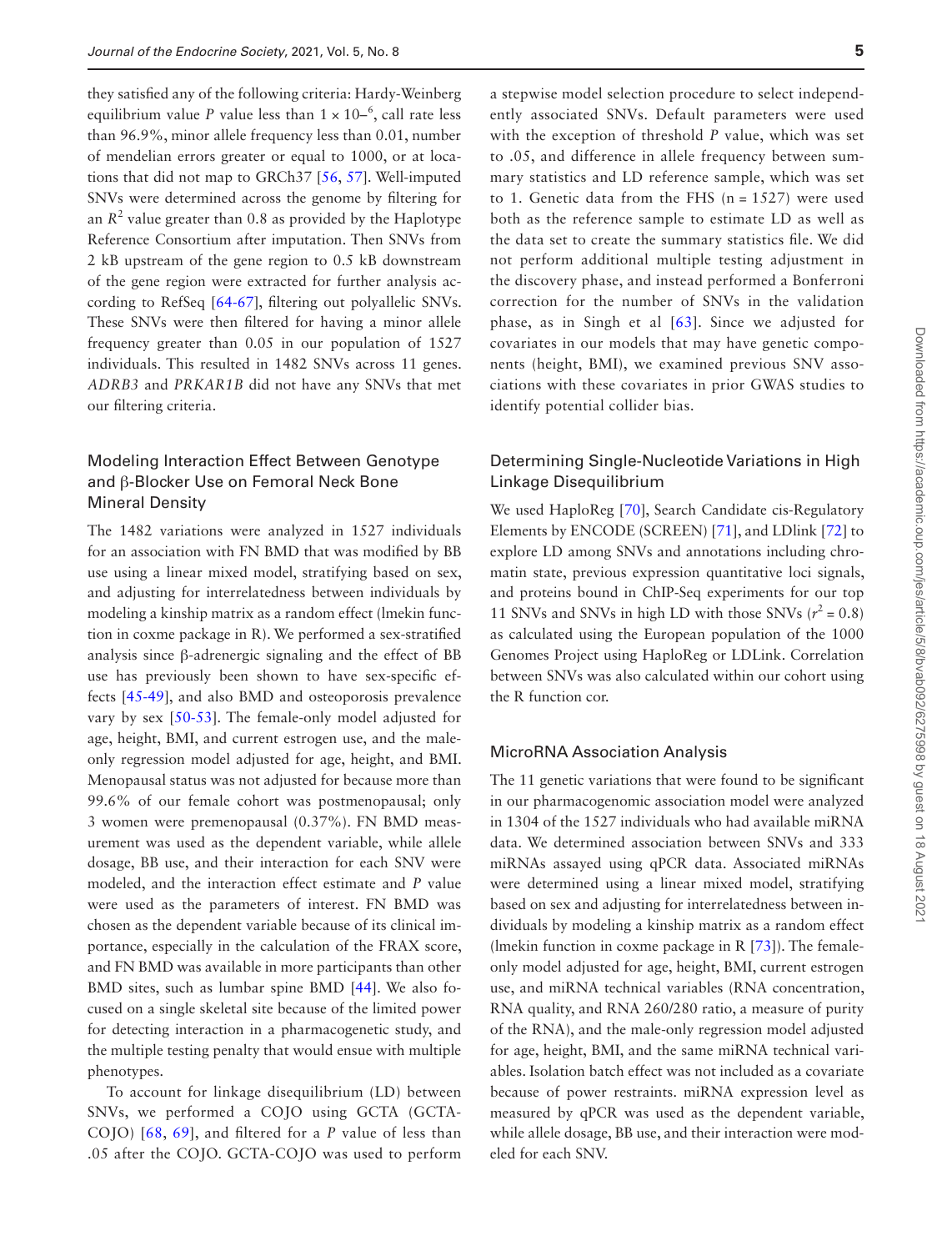For many participants, some miRNAs were not expressed at a detectable level. Therefore, for each miRNA in each participant, the expression level was redefined as a discrete variable,  $X = 1$  if undetectable and  $X = 0$  if detectable. For miRNA expressed in more than 5% but less than 10% of samples, we modeled the discrete expression value, and for miRNA expressed in more than 90% of samples, we modeled the continuous expression value. For miRNA expressed in 10% to 90% of samples, the discrete model and continuous expression model were both computed

#### MicroRNA Target Determination

mRNA targets of significant miRNA were determined using the get\_multimiR function in the multimiR R Package [\[74](#page-13-8)], which queried miRNA-target databases to determine validated targets of each miRNA (miRecord, miRTarBase, TarBase).

with the final *P* value determined using the Fisher method.

#### Validation Analysis

Our top 4 SNVs, 2 in each sex, were submitted for validation in 4 independent population-based cohorts: the Rotterdam Study, the BPROOF study, the Malta Osteoporosis Fracture Study (MOFS), and the Hertfordshire Cohort Study. The variations were assessed for a significant interaction effect with BB use, adjusting for multiple testing using prespecified thresholds, using linear regression modeling in validation cohorts. The female-only model adjusted for age, height, BMI, and current estrogen use, and the male-only regression model adjusted for age, height, and BMI. A summary of validation cohorts' data and methodology can be found in Supplementary Table S1 (Supplementary Material, [http://clary.mmcri.cloud/JES\\_Nevola\\_et\\_all\\_supplement.](http://clary.mmcri.cloud/JES_Nevola_et_all_supplement.pdf) [pdf](http://clary.mmcri.cloud/JES_Nevola_et_all_supplement.pdf)). Analysis of the Rotterdam study also adjusted for cohort effect in all models. The prespecified criteria for an SNV to be validated was *P* less than .05/4 in cohorts with both sexes and *P* less than .05/2 in cohorts with only 1 sex.

#### Meta-Analysis Methods

Meta-analysis was performed across the 5 cohorts using the metagen function in the meta package [[75](#page-13-9)]. A fixed-effect and random-effect meta-analysis was performed based on the effect estimates and their SEs. The inverse variance method was used for pooling. Forest plots were generated using the forest function in the meta package [[75](#page-13-9)]. The fixed-effect model estimates were used unless significant heterogeneity, as calculated by the  $I^2$  statistic, was observed (*P* value of  $I^2$  statistic < 0.05).

#### **Results**

# Eleven Single-Nucleotide Variations Found to Be Significant in 6 Genes in Discovery Sample

Characteristics of the study cohort are given in Supplementary Table S2 ([http://clary.mmcri.cloud/JES\\_](http://clary.mmcri.cloud/JES_Nevola_et_all_supplement.pdf) [Nevola\\_et\\_all\\_supplement.pdf\)](http://clary.mmcri.cloud/JES_Nevola_et_all_supplement.pdf), including estrogen usage rate, which was 8.9% in women, and use of medication for bone disease, which was 21.3% for women and 2.8% for men. We analyzed 1482 SNVs across 13 genes related to adrenergic signaling in bone using genetic data from the FHS (Supplementary Table S2, [http://clary.mmcri.cloud/](http://clary.mmcri.cloud/JES_Nevola_et_all_supplement.pdf) [JES\\_Nevola\\_et\\_all\\_supplement.pdf](http://clary.mmcri.cloud/JES_Nevola_et_all_supplement.pdf)). Eleven SNVs in 6 genes were found to have a significant interaction effect with BB use on FN BMD (*P* < .05) after GCTA-COJO analysis [\(Table 1](#page-6-0)). Five SNVs were found to be significant in the female-only model, while the other 6 were significant in the male-only model. There was no overlap in significant SNVs across sexes. Most of these SNVs were intronic variations, except for rs12414657 (*ADRB1*), which is an upstream transcript variation, and rs13393217 (*TNFSF11* or *RANKL*), which is a 3 prime untranslated region variation. We also looked at the functional annotation of highly correlated SNVs using HaploReg, SCREEN, and LDlink and by performing correlation analysis within the Framingham cohort. Of these 11 SNVs, only one had a nonsynonymous SNV in high LD, rs12414657 (*ADRB1*), which is highly correlated with rs1801252, a missense SNV that codes for a serine to glycine shift at the 49th amino acid in ADRB1.

#### Single-Nucleotide Variations for Validation

We chose to validate 4 of the 11 SNVs in an external cohort, 2 in females and 2 in males, to limit our multiple testing burden, which was strictly controlled in our validation cohorts. These SNVs are indicated in bold in [Table](#page-6-0)  [1](#page-6-0) and Supplementary Table S3. Our rationale for validation is detailed in Supplementary Figure S2 [\(http://clary.](http://clary.mmcri.cloud/JES_Nevola_et_all_supplement.pdf) [mmcri.cloud/JES\\_Nevola\\_et\\_all\\_supplement.pdf](http://clary.mmcri.cloud/JES_Nevola_et_all_supplement.pdf)). Of the 11 SNVs with a *P* value less than .05 after conditional analysis, none were nonsynonymous SNVs, but rs12414657 (*ADRB1*) was in high LD with a nonsynonymous SNV, so this SNV was chosen for validation in females. The SNVs that mapped to or near PKA subunit genes (rs970318 and rs6952920) were excluded from validation because PKA is involved in many different processes, and the SNVs could not be mapped to a role in β-adrenergic signaling or BMD. The most significant SNVs in each sex were then chosen to reach 2 SNVs per sex. These SNVs were rs11124190 (*HDAC4*) in females and rs34170507 and rs6567268 (both in *TNFRSF11A or RANK*) in males. SNVs were considered validated in an external cohort if they met the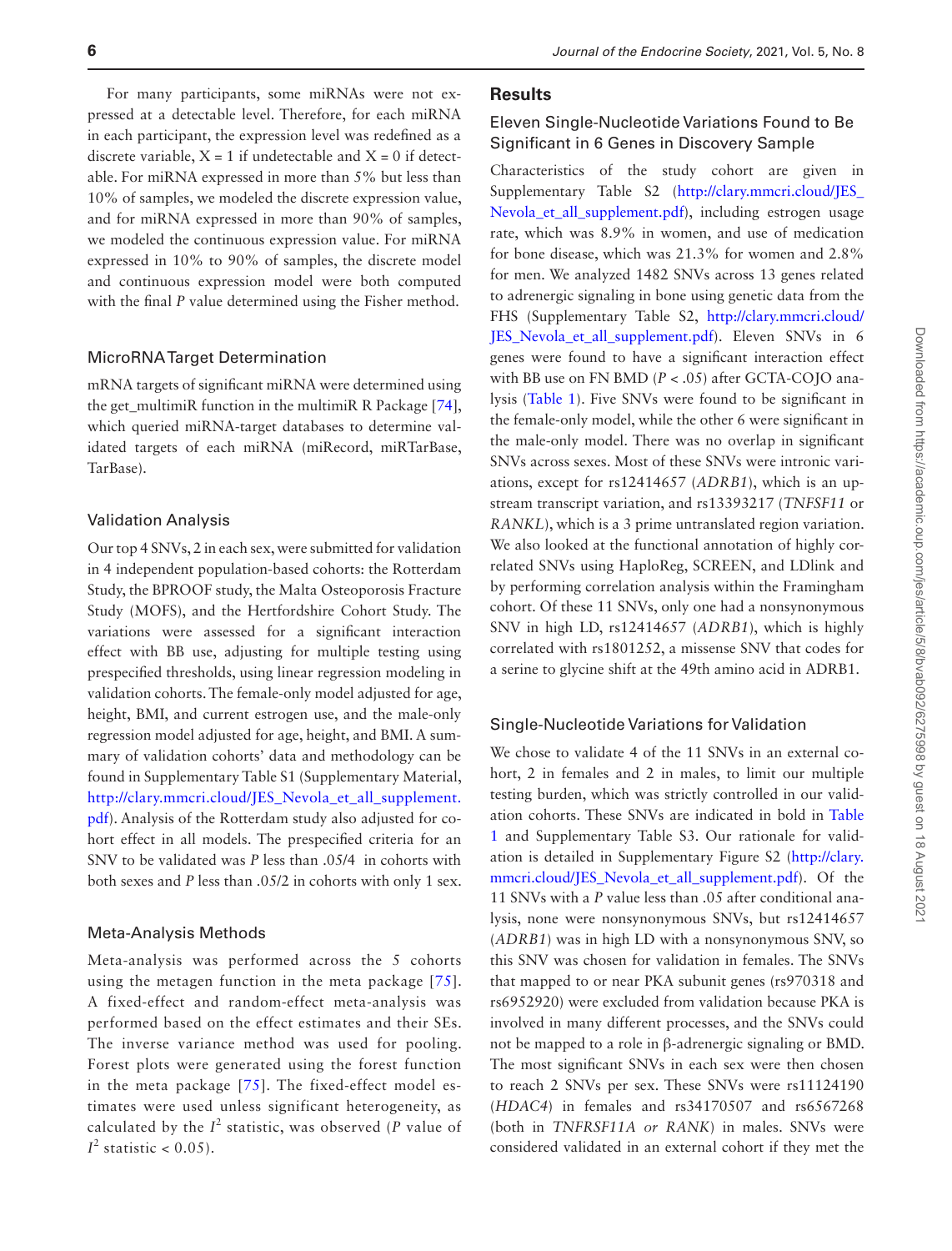<span id="page-6-0"></span>

|  |  | <b>Table 1.</b> Significant single-nucleotide variations using conditional joint analysis using GCTA |  |  |  |  |
|--|--|------------------------------------------------------------------------------------------------------|--|--|--|--|
|--|--|------------------------------------------------------------------------------------------------------|--|--|--|--|

| Gene (Ref/Alt)         | Position hg19 | rsID        | Model  | Effect size from<br>conditional<br>analysis | SE from<br>conditional<br>analysis | P from<br>conditional<br>analysis |
|------------------------|---------------|-------------|--------|---------------------------------------------|------------------------------------|-----------------------------------|
| $ADRB1$ (T/C)          | 115803375     | rs12414657  | Female | 0.0431                                      | 0.0216                             | .05                               |
| HDAC4 (C/A)            | 239972561     | rs13393217  | Female | 0.0440                                      | 0.0194                             | .02                               |
| HDAC4 (C/G)            | 240223080     | rs11124190  | Female | 0.0489                                      | 0.0188                             | .009                              |
| $HDAC4$ ( $G/A$ )      | 240050108     | rs145900122 | Male   | 0.0872                                      | 0.0343                             | .01                               |
| $HDAC4$ ( $G/A$ )      | 240112014     | rs3791554   | Male   | $-0.0576$                                   | 0.0257                             | .02                               |
| PRKACB (A/G)           | 84682179      | rs970318    | Male   | 0.0373                                      | 0.0162                             | .02                               |
| PRKAR2B (G/A)          | 106736732     | rs6952920   | Female | 0.0401                                      | 0.0136                             | .003                              |
| TNFRSF11A (RANK) (T/C) | 60025809      | rs72933609  | Female | 0.0703                                      | 0.0293                             | .02                               |
| TNFRSF11A (RANK) (G/A) | 60001153      | rs34170507  | Male   | 0.0695                                      | 0.0170                             | $4.4 \times 10^{-5}$              |
| TNFRSF11A (RANK) (C/T) | 60026732      | rs6567268   | Male   | 0.0484                                      | 0.0173                             | .005                              |
| TNFSF11 (RANKL) (T/C)  | 43177169      | rs9533166   | Male   | $-0.0310$                                   | 0.0158                             | .05                               |

SNVs that met a *P* value less than .05 cutoff using GCTA-COJO analysis, including the gene the SNV is located in or near and the reference and alternative alleles, the position of the SNV in the hg19 Genome Build, the rsID of the SNV, and the model in which the SNV was significant (female-only or male-only model). The effect size, SE, and *P* value were determined using conditional joint analysis using the summary statistics from the linear mixed model analysis. The linear mixed model included the interaction effect between the alternative allele dosage of the SNV and β-blocker use and its effect on femoral neck bone mineral density, adjusting for covariates and modeling interrelatedness between individuals using a kinship matrix. The summary statistics for all SNVs were then used to perform GCTA-COJO analysis. SNVs chosen for validation are included in bold.

Abbreviations: GCTA-COJO, conditional joint analysis using GCTA; SNV, single-nucleotide variation (formerly single-nucleotide polymorphism [SNP]).

following prespecified significance thresholds: *P* less than .0125 (0.05/4) in cohorts with both sexes and *P* less than .025 (0.05/2) in cohorts with only one sex to account for multiple testing. The effect estimate for the interaction effect of the alternative allele was positive for all 4 SNVs in the discovery sample (FHS), indicating higher BMD in BB users with more copies of the alternative allele compared with non-BB users. Of these 4 SNV, rs11124190 (*HDAC4*) had a significant interaction effect with BB use on BMD in females from the Rotterdam Study (estimate =  $0.024$ , SE =  $0.009$ ,  $P = .010$ ) ([Fig. 2](#page-7-0), Supplementary Table S3; [http://clary.mmcri.cloud/JES\\_Nevola\\_et\\_all\\_sup](http://clary.mmcri.cloud/JES_Nevola_et_all_supplement.pdf)[plement.pdf](http://clary.mmcri.cloud/JES_Nevola_et_all_supplement.pdf)), and rs12414657 (*ADRB1*) had a significant interaction effect with BB use on BMD in females from the MOFS (estimate = 0.0576, SE = 0.0219, *P* = .0085) [\(Fig.](#page-7-1)  [3,](#page-7-1) Supplementary Table S3; [http://clary.mmcri.cloud/JES\\_](http://clary.mmcri.cloud/JES_Nevola_et_all_supplement.pdf) Nevola et all supplement.pdf). The other 2 SNVs were not significant in males in the Rotterdam, BPROOF, or Hertfordshire Cohort studies (see Supplementary Table S3; [http://clary.mmcri.cloud/JES\\_Nevola\\_et\\_all\\_supplement.](http://clary.mmcri.cloud/JES_Nevola_et_all_supplement.pdf) [pdf](http://clary.mmcri.cloud/JES_Nevola_et_all_supplement.pdf)). We also performed a meta-analysis for rs11124190 (*HDAC4*) and for rs12414657 (*ADRB1*) in all 5 studies, with a significant interaction in the fixed-effect model for both SNVs (fixed-effect model for rs11124190: estimate = 0.0166, CI, 0.0035-0.0296, *P* = .0128; fixed-effect model for rs12414657: estimate = 0.0168, CI, 0.0015- 0.0320, *P* = .0314) [\(Figs. 2](#page-7-0) and [3\)](#page-7-1). There was no evidence of significant heterogeneity at either locus across these studies.

## MicroRNAs Associated With Top Single-Nucleotide Variations

To determine potential miRNA-related mechanisms for these SNVs, we determined significantly associated miRNA  $(P < .05)$  with each of the top 11 SNVs. We then determined if the associated miRNAs had been previously associated with osteoporosis or BMD measures, which we term "*bone-related miRNAs*" (Supplementary Table S4; [http://clary.mmcri.cloud/JES\\_Nevola\\_et\\_all\\_supple](http://clary.mmcri.cloud/JES_Nevola_et_all_supplement.pdf)[ment.pdf\)](http://clary.mmcri.cloud/JES_Nevola_et_all_supplement.pdf) [[36-](#page-12-3)[38](#page-12-22), [76](#page-13-10)-[93\]](#page-13-11). We also noted the association of SNVs with miR-19a-3p and miR-186-5p because we have previously found these to be associated with BB use and BMD [[31](#page-11-20)]. Finally, we determined if any of the significant miRNAs targeted the gene in which the associated SNV is located in or nearby. Of note, 8 of the 11 SNVs were associated with bone-related miRNAs, and 5 SNVs were associated with miRNAs that targeted the gene where the SNV is located (Supplementary Table S5; [http://clary.mmcri.](http://clary.mmcri.cloud/JES_Nevola_et_all_supplement.pdf) [cloud/JES\\_Nevola\\_et\\_all\\_supplement.pdf](http://clary.mmcri.cloud/JES_Nevola_et_all_supplement.pdf)).

# Bone-Related MicroRNAs Associated With Top Single-Nucleotide Variations

To develop hypotheses regarding the mechanism by which these SNVs interact with BB use to influence BMD, we evaluated miRNA associated with our top 4 SNVs that we tested for validation. These SNVs were associated with at least one bone-related miRNA or a miRNA that targeted the gene in which the SNV is located (Supplementary Table S5;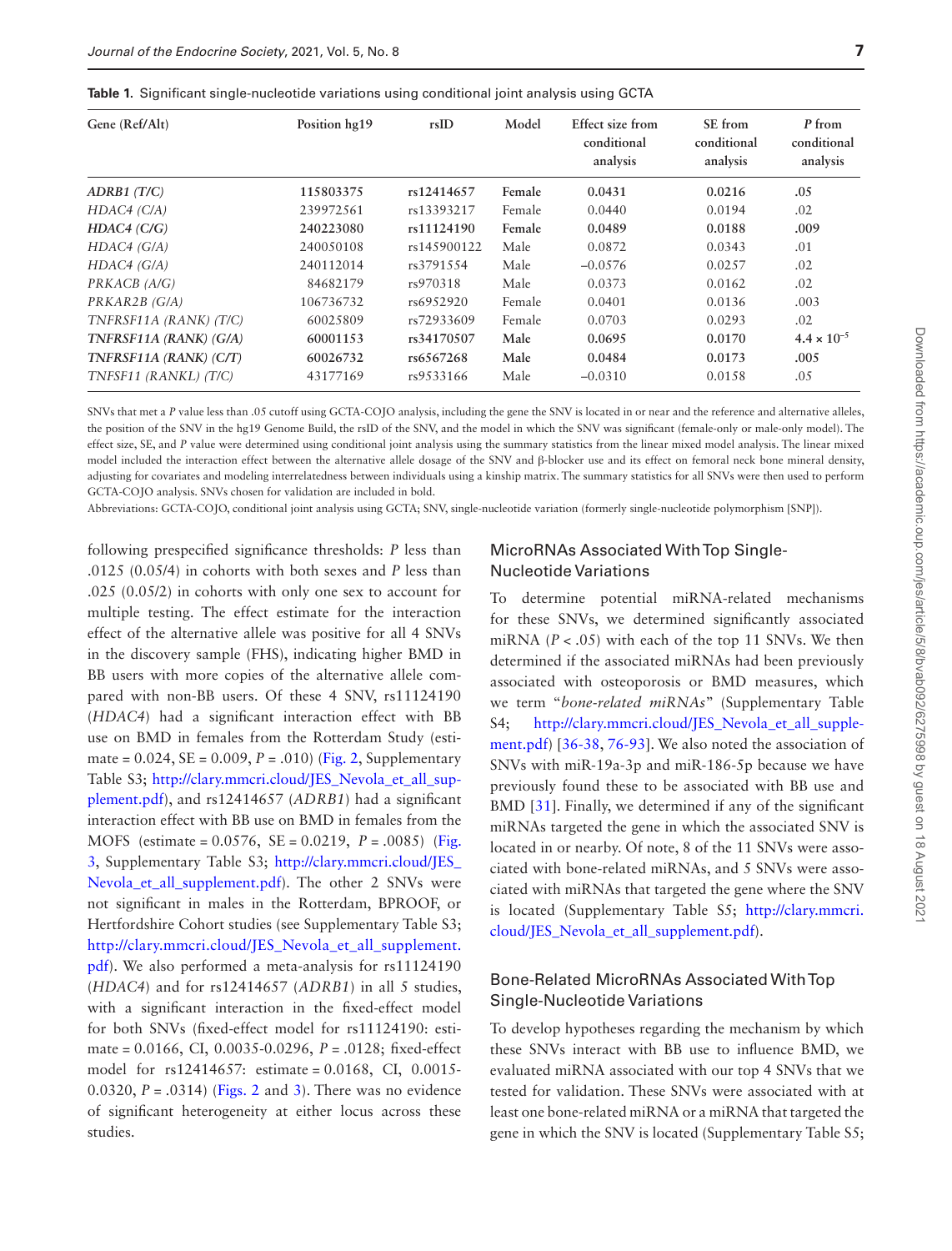

<span id="page-7-0"></span>**Figure 2.** Forest plot of meta-analysis for rs11124190 (*HDAC4*) in females. Meta-analysis between the Framingham Heart Study (FHS), the Rotterdam Study, the BPROOF Study, the Malta Osteoporosis Fracture Study (MOFS), and the Hertfordshire Cohort Study for rs11124190 (*HDAC4*) in female-only models. TE is the treatment estimate and refers to the estimate of each model; seTE refers to the SE of the treatment estimate. The weight (fixed) and weight (random) columns refer to the weighting for the fixed-effects model and the random-effects model, respectively.



<span id="page-7-1"></span>**Figure 3.** Forest plot of meta-analysis for rs12414657 (*ADRB1*) in females. Meta-analysis between the Framingham Heart Study (FHS), the Rotterdam Study, the BPROOF Study, the Malta Osteoporosis Fracture Study (MOFS), and the Hertfordshire Cohort Study for rs12414657 (*ADRB1*) in female-only models. TE is the treatment estimate and refers to the estimate of each model; seTE refers to the SE of the treatment estimate. The weight (fixed) and weight (random) columns refer to the weighting for the fixed-effects model and the random-effects model, respectively.

[http://clary.mmcri.cloud/JES\\_Nevola\\_et\\_all\\_supplement.](http://clary.mmcri.cloud/JES_Nevola_et_all_supplement.pdf) [pdf](http://clary.mmcri.cloud/JES_Nevola_et_all_supplement.pdf)). Rs12414657 (*ADRB1*) was associated with increased miR-19a-3p expression in female BB users (Supplementary Fig. S3A and S3B; [http://clary.mmcri.cloud/JES\\_Nevola\\_](http://clary.mmcri.cloud/JES_Nevola_et_all_supplement.pdf) [et\\_all\\_supplement.pdf\)](http://clary.mmcri.cloud/JES_Nevola_et_all_supplement.pdf). We have previously found miR-19a-3p to be positively associated with BB use, total femur BMD, and lumbar spine BMD [[31\]](#page-11-20). *ADRB1* is also a validated target of miR-19a-3p [[94\]](#page-13-12). The rs11124190 (*HDAC4*) variation was associated with decreased expression of miR-17-5p in female BB users (Supplementary Fig. S3C and S3D; [http://clary.mmcri.cloud/JES\\_Nevola\\_et\\_](http://clary.mmcri.cloud/JES_Nevola_et_all_supplement.pdf) [all\\_supplement.pdf\)](http://clary.mmcri.cloud/JES_Nevola_et_all_supplement.pdf). miR-17-5p is associated with osteoporosis (Supplementary Table S4; [http://clary.mmcri.cloud/](http://clary.mmcri.cloud/JES_Nevola_et_all_supplement.pdf) [JES\\_Nevola\\_et\\_all\\_supplement.pdf](http://clary.mmcri.cloud/JES_Nevola_et_all_supplement.pdf)) and is a biomarker of osteoporosis and suppresses osteogenic differentiation [[76](#page-13-10)]. In *TNFRSF11A (RANK)*, rs34170507 was associated with decreased expression of miR-31-5p in male BB users (Supplementary Fig. S4A and S4B; [http://clary.mmcri.](http://clary.mmcri.cloud/JES_Nevola_et_all_supplement.pdf) [cloud/JES\\_Nevola\\_et\\_all\\_supplement.pdf](http://clary.mmcri.cloud/JES_Nevola_et_all_supplement.pdf)) and miR-31-5p suppresses osteogenic differentiation [[95](#page-13-13)]. Finally, rs6567268 (*TNFRSF11A* or *RANK*) was associated with increased expression of let-7g-5p and miR-374a-5p in male BB users (Supplementary Fig. S4C, S4D, and S4E; [http://](http://clary.mmcri.cloud/JES_Nevola_et_all_supplement.pdf) [clary.mmcri.cloud/JES\\_Nevola\\_et\\_all\\_supplement.pdf\)](http://clary.mmcri.cloud/JES_Nevola_et_all_supplement.pdf). Let-7g-5p and miR-374a-5p target *TNFRSF11A* (*RANK*) mRNA and suppress its expression (found using multiMir R package [\[74\]](#page-13-8)). These miRNAs may provide insights into potential mechanisms by which BB users with the alternative allele of these genetic polymorphisms tend to have higher BMD [\(Fig. 4](#page-8-0)).

#### Sensitivity Analyses

Since BBs are used for several treatment indications, and BB users may be taking other medications or have comorbidities that may influence BMD, we performed a series of sensitivity analyses to address potential confounding in our top 2 validated genetic variants in females. The number of individuals in each medication or comorbidity category is summarized in Supplementary Table S2 [\(http://clary.](http://clary.mmcri.cloud/JES_Nevola_et_all_supplement.pdf) [mmcri.cloud/JES\\_Nevola\\_et\\_all\\_supplement.pdf](http://clary.mmcri.cloud/JES_Nevola_et_all_supplement.pdf)). First, we repeated our primary analysis excluding medications taken for bone disease (see "Materials and Methods") and found the interaction effect of BB use and SNV (number of alternative alleles) to be almost identical to the original model (Supplementary Table S6; [http://clary.mmcri.](http://clary.mmcri.cloud/JES_Nevola_et_all_supplement.pdf)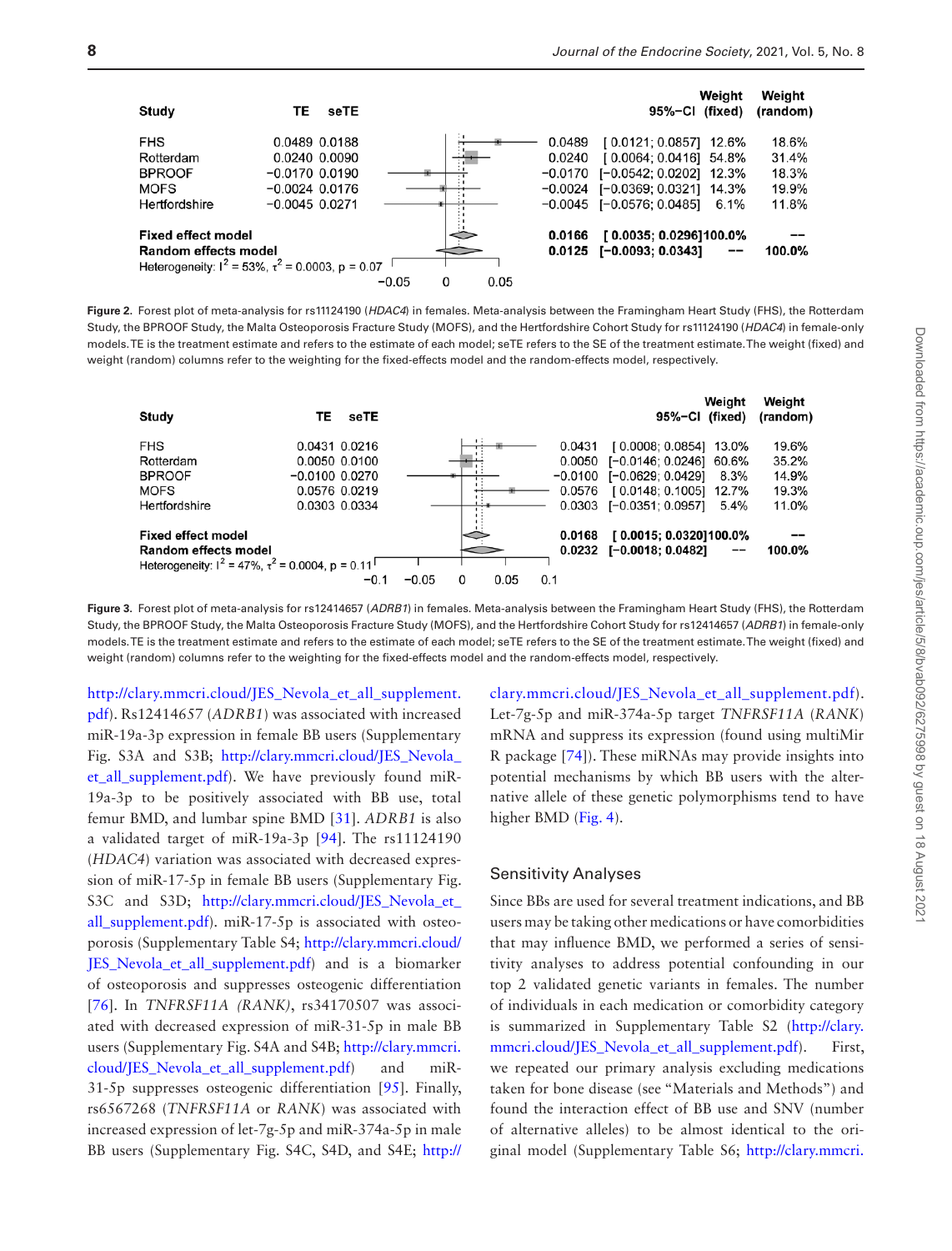

<span id="page-8-0"></span>**Figure 4.** Hypothesized microRNA (miRNA)-mediated mechanisms underlying the association between top single-nucleotide variations and bone mineral density (BMD) in β-blocker (BB) users. Female BB users with the alternative allele of rs12414657 (*ADRB1*) have higher expression of miR-19a-3p and higher BMD. miR-19a-3p inhibits gene targets involved in adrenergic signaling, including *ADRB1* and *HDAC4*. This inhibition of adrenergic signaling in bone would then lead to increased BMD. Female BB users with the alternative allele of rs11124190 (*HDAC4*) have lower expression of miR-17-5p and higher BMD. miR-17-5p inhibits osteogenic differentiation, therefore lower expression of miR-17-5p would lead to higher BMD. Male BB users with the alternative allele for rs34170507 (*TNFRSF11A [RANK]*) have lower expression of miR-31-5p and higher BMD. miR-31-5p inhibits osteogenic differentiation, so lower expression of miR-31-5p should lead to higher BMD. Male BB users with the alternative allele for rs6567268 (*TNFRSF11A* or *RANK*) have higher expression of let-7g-5p and miR-374a-5p and higher BMD. Let-7g-5p and miR-374a-5p both inhibit *TNFRSF11A* (*RANK*) expression. The lower *TNFRSF11A* (*RANK*) expression would decrease bone resorption, leading to higher BMD.

[cloud/JES\\_Nevola\\_et\\_all\\_supplement.pdf](http://clary.mmcri.cloud/JES_Nevola_et_all_supplement.pdf)) with an effect size of 0.042 (SE 0.024) for the *ADRB1* SNV and 0.053 (SE 0.022) for the *HDAC4* SNV, although the *P* value did become nonsignificant because of the loss of power for *ADRB1* (*P* = .08) but remained significant for *HDAC4* (*P* = .017). We additionally excluded oral steroid use and found a similar result. Next, to account for hypertension or lipid treatment, we chose to analyze our interaction models within each treatment category after excluding those treated for bone disease. The BB by SNV interaction effect estimates are shown in Supplementary Table S6; [http://](http://clary.mmcri.cloud/JES_Nevola_et_all_supplement.pdf) [clary.mmcri.cloud/JES\\_Nevola\\_et\\_all\\_supplement.pdf\)](http://clary.mmcri.cloud/JES_Nevola_et_all_supplement.pdf) and show remarkable consistency with the original estimates. They are all positive, and while the *P* values do increase because of the reduction in subset sample sizes, they remain significant or suggestive in most cases. We also adjusted for treatment for diabetes and found a nearly identical effect estimate and found similar effect estimates when excluding those with prior CVD (see Supplementary Table S6; [http://](http://clary.mmcri.cloud/JES_Nevola_et_all_supplement.pdf) [clary.mmcri.cloud/JES\\_Nevola\\_et\\_all\\_supplement.pdf\)](http://clary.mmcri.cloud/JES_Nevola_et_all_supplement.pdf).

Next, because β1-selectivity and dosage of the BB used may influence the genetic interaction, we fit models in which we compared β1-selective BB use vs no BB use and then

standardized daily dose (see "Materials and Methods") as a linear term or categorized at the median into "low" or "high" values. The β1-selective users showed slightly reduced effect sizes, and the dose model showed large and highly significant effects at both loci. Furthermore, when stratifying into low- and high-dose BB users, the interaction effect was found to be much larger and more significant in the high-dose groups for both loci. We also looked at the effects of BB use and the top 2 SNVs on total hip BMD and lumbar spine BMD (see Supplementary Table S6; [http://](http://clary.mmcri.cloud/JES_Nevola_et_all_supplement.pdf) [clary.mmcri.cloud/JES\\_Nevola\\_et\\_all\\_supplement.pdf\)](http://clary.mmcri.cloud/JES_Nevola_et_all_supplement.pdf). We found the effect sizes to be similar in total hip compared with femoral neck though slightly reduced in size, although still significant in the case of the *HDAC4* locus. In the case of lumbar spine, the effect sizes were slightly increased at both loci although not quite significant.

Finally, as hemolysis may be a confounder of miRNA differential expression in blood, we also performed sensitivity analyses in which we additionally adjusted for miR-451a expression, an miRNA that is associated with hemolysis, for the miRNA relevant to our top SNV candidates (miR-19a-3p for the *ADRB1* SNV and miR-17-5p for the *HDAC4* SNV). We found that this adjustment causes a slight decrease in effect size for each of these models (see Supplementary Table S6; [http://clary.mmcri.cloud/](http://clary.mmcri.cloud/JES_Nevola_et_all_supplement.pdf) [JES\\_Nevola\\_et\\_all\\_supplement.pdf](http://clary.mmcri.cloud/JES_Nevola_et_all_supplement.pdf)), but that the *P* values remain quite low and are nearly significant. We additionally tested the association between miR-451a expression and BB use, FN BMD, and miR-19a-3p and miR-17-5p, and did not find any of the associations to be significant  $(P > .05)$ . Therefore, we feel it is unlikely that hemolysis has confounded our miRNA genetic association results.

#### **Discussion**

We have identified 4 SNVs in the FHS discovery cohort that show a significantly higher BMD for BB users with more copies of the alternative allele as compared to nonusers, 2 of which were validated in external cohorts (rs11124190 [*HDAC4*] and rs12414657 [*ADRB1*]) in females, and 2 of which were not validated (rs34170507 and rs6567268 in *TNFRSF11A* or *RANK* in males). This focused our genetic analysis on 3 genes involved in the adrenergic signaling pathway in bone: *ADRB1*, *HDAC4*, and *TNFRSF11A (RANK)*. We have also identified 5 miRNAs that are associated with the interaction effect between these SNVs and BB use that are associated with genes in the adrenergic signaling pathway in bone or have previously been shown to be associated with osteoporosis. As such, we have presented 4 putative mechanisms by which these SNVs interact with BB use to influence BMD (see [Fig. 4](#page-8-0)).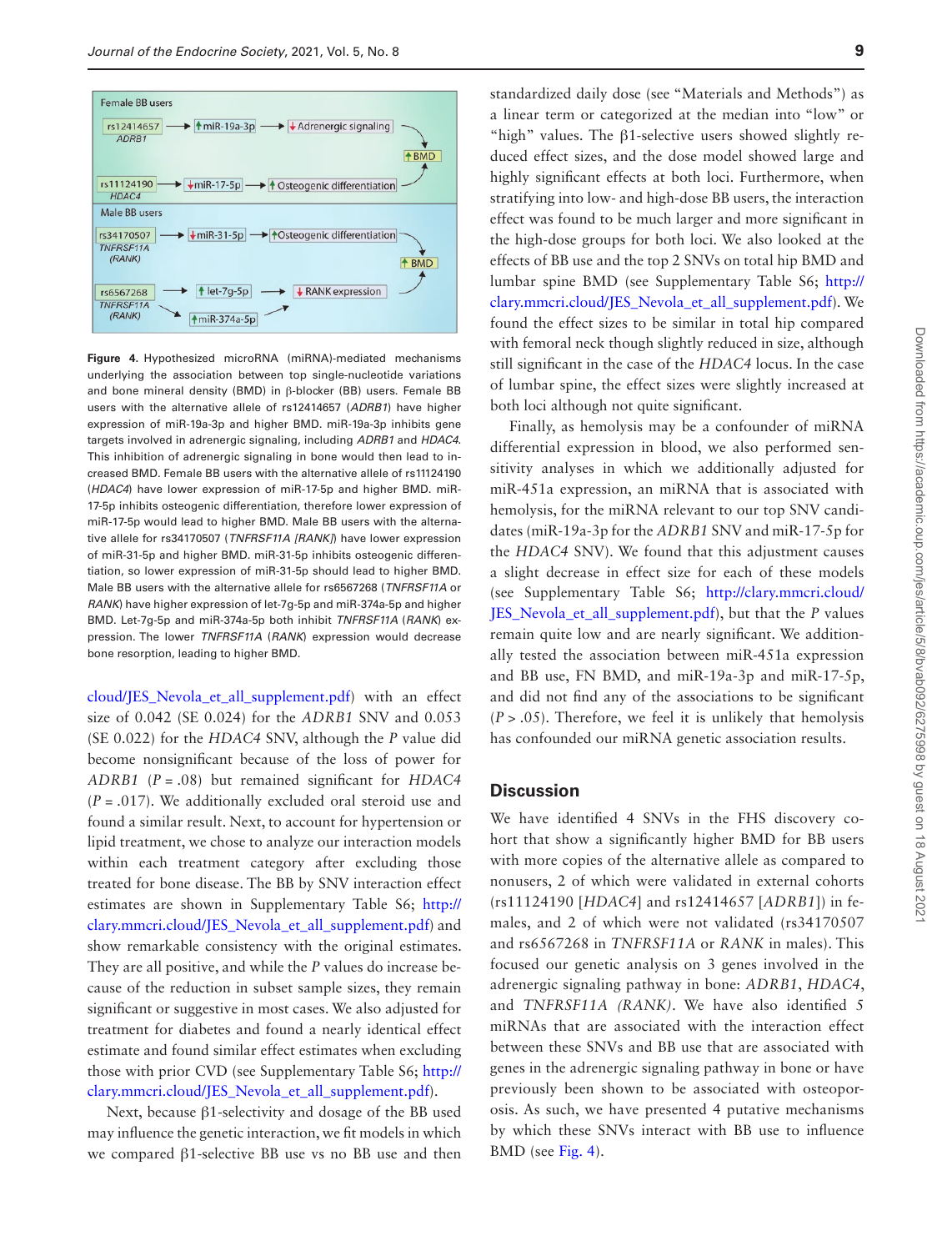Of these 4 SNVs, rs11124190 (*HDAC4*) was validated in the Rotterdam Study and rs12414657 (*ADRB1*) was validated in the MOFS. The minor allele frequency of rs11124190 (*HDAC4*) in European cohorts is 0.15, while the minor allele frequency of rs12414657 (*ADRB1*) is 0.14 [\[70](#page-13-4)]. The effect size of the *HDAC4* SNV is 0.048 g/ cm<sup>2</sup> and for the *ADRB1* SNV is 0.043 g/cm<sup>2</sup>, which represent the difference in FN BMD between BB users and nonusers for each additional copy of the alternative allele. A magnitude of 0.043  $g/cm<sup>2</sup>$  represents a 4.7% difference in BMD for females who have an average of 0.91  $g/cm<sup>2</sup>$ (see Supplementary Table S2; [http://clary.mmcri.cloud/JES\\_](http://clary.mmcri.cloud/JES_Nevola_et_all_supplement.pdf) [Nevola\\_et\\_all\\_supplement.pdf\)](http://clary.mmcri.cloud/JES_Nevola_et_all_supplement.pdf) in this study. Considering that the average annual loss of FN BMD is 0.6% in older men and women (average age 75 years) [[96](#page-14-0)], this effect size represents close to 8 years of BMD loss due to aging, although rates vary by age, sex, and other factors, thus these effect sizes are clinically significant.

The intronic *HDAC4* SNV, rs11124190, is a variation in high LD with other intronic variations in *HDAC4*. According to HaploReg and SCREEN, this SNV has not been reported to be associated with methylation or acetylation histone modification in osteoblast primary cells, nor did it overlap with any cis-regulatory elements in other cells [[70](#page-13-4), [71](#page-13-5)]. This SNV has not been previously reported in association with other traits. Rs12414657 is a variation 430 bp upstream of the 5′ region of *ADRB1* and is in high LD with rs1801252, a missense variation in *ADRB1* that codes for a change from serine to glycine at the 49th amino acid. According to HaploReg, rs12414657 (*ADRB1*) is associated with H3K4me3\_Pro and 22\_Promp methylation and acetylation histone modification in osteoblast primary cells, and this site is bound by Pol2, TAF1, or Pol24H8 in nonbone cell lines [\[70\]](#page-13-4). This suggests that this SNV is within the promoter region of *ADRB1*, as it is associated with H3K4me3, which is a histone modification that indicates a promoter region [\[97,](#page-14-1) [98\]](#page-14-2). This histone modification promotes chromatin remodeling that allows transcription factors to bind to that site [\[99](#page-14-3)], and Pol24H8 binding indicates a transcription factor binding site [\[100\]](#page-14-4). Thus, a variation at this location may affect the transcription of *ADRB1*. This is further supported in SCREEN, where rs12414657 (*ADRB1*) overlapped with a cis-regulatory element that expressed a cell-type agnostic proximal enhancer-like signature including high DNase, H3K4me4, H3K27ac, and CTCF markers (*Z* score > 1.64) [[71\]](#page-13-5). These markers were not as strong in osteoblast primary cells where DNase-seq was not available, and H3K4me3 had the highest *Z* score at 1.08. Unlike rs12414657 (*ADRB1*), rs1801252 (*ADRB1*), a nonsynonymous SNV in high LD with rs12414657 (*ADRB1*), has been reported in

association with resting heart rate and survival in patients with heart failure [[101](#page-14-5)[-108\]](#page-14-6).

Sex-specific effects in β-adrenergic signaling have been shown previously. Specifically, β-adrenergic contractile response is greater in male mice than female mice [\[45](#page-12-8)], and female rabbit hearts have decreased capacity to respond to β-adrenergic stimulation as compared with male rabbit hearts [[46\]](#page-12-23). In humans, sex differences related to β-adrenergic signaling are present with regard to susceptibility to heart failure, arrythmia, and other cardiovascular conditions, such as hypertension [[45\]](#page-12-8). BBs are also reported to be less effective in women than men [[49\]](#page-12-9). Osteoporosis and BMD also vary by sex, and osteoporosis is more prevalent in women, especially postmenopausal women, with ovariectomized mice serving as an in vivo model of postmenopausal osteoporosis [[109\]](#page-14-7). Therefore, we performed sex-stratified genetic analyses and did not observe any overlap in findings between sexes. Sex-specific effects, if present, could reflect the differential occurrence of disease among sexes or could arise from differences in RNA expression, protein expression, or downstream response [[42](#page-12-24), [110](#page-14-8)[-114\]](#page-14-9). The lack of replication of genetic findings across sexes may also be a result of power limitations, especially given that our findings in males did not replicate in external cohorts. Given that our top SNVs are noncoding SNVs, there may be a functional SNV in high LD with our top SNVs. Other possibilities include alteration in splicing efficiency, activation of cryptic splice sites, or altered expression of alternate transcripts. Furthermore, these SNVs may be involved in long-range gene regulation and influence the expression of remote genes as part of a regulatory element [\[115\]](#page-14-10).

There are important limitations to our study. Our study is cross-sectional and thus our results are to be interpreted as an association, with causal mechanisms yet to be determined. Owing to limited power, we did not correct for multiple testing in the discovery cohort, but we did perform strict multiple testing correction in the validation cohorts using the Bonferroni method. We feel that these results should be validated in additional prospective studies for confirmation. In addition, because we did not perform a full GWAS because of limited power, there are many potential genes as well as long-range regions around our candidate genes that were not assessed that may have pharmacogenomics effects. Collider bias is also a potential concern as there are many genetic variations associated with height and BMI, which we used as covariates. However, we did not find that height or BMI had been previously associated with any of the SNVs submitted for validation or for SNVs in high LD with those SNVs. Additionally, for GCTA-COJO, Yang et al recommend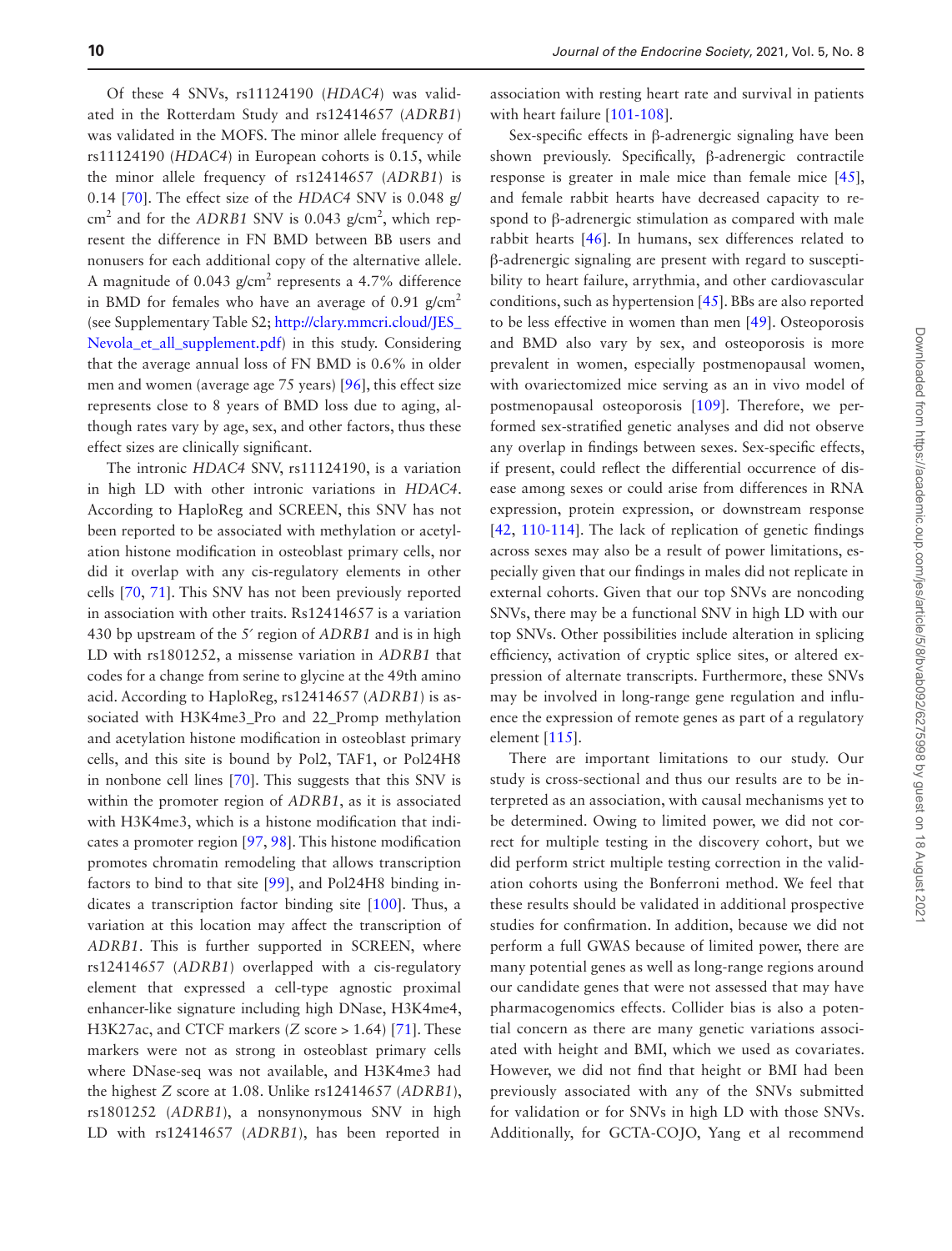a reference sample of more than 4000 individuals [[69](#page-13-3)]. Although we did not have access to that sample size for our reference sample, previous simulated studies report an  $R<sup>2</sup>$  greater than 0.9 when using a reference sample with more than 1000 individuals [\[69\]](#page-13-3), which we did have. Another potential limitation of our findings is that the association of SNVs, miRNAs, and BB use could be due to confounding by treatment indication. We attempted to reduce the effects of confounding by conditioning on important clinical covariates and miRNA technical variables, but residual confounding is still possible. In addition, we performed a detailed series of sensitivity analyses for our top 2 SNVs in females in which we removed individuals being treated for bone disease or steroids, stratified by treatment with other medications known to have bone effects, examined the results of these SNVs at other skeletal sites, and looked at β1-selectivity and dose-specific models, and have found that the effect estimates were stable under all these scenarios. We were also underpowered to adjust for batch effects in our miRNA analysis, and our miRNA data, which are from whole blood, may not reflect expression in bone. However, these miRNAs have been previously associated with BMD, fractures, or osteoporosis using data from plasma, serum, or whole blood [[36](#page-12-3)[-38,](#page-12-22) [76](#page-13-10)[-93\]](#page-13-11), and we did test for potential confounding due to hemolysis. An additional limitation is the lack of diversity in the study sample, limiting our findings to participants of White, European ancestry. Also, these SNVs have not previously been cited in any GWAS study, which limits our knowledge to that obtained from our own data sets. We are also uncertain as to why these effects are different by sex, although prior evidence of sex differences in the effects of β-adrenergic signaling or power limitations may provide explanations. Another limitation is that while the study sample was homogenous, the validation cohorts used were heterogeneous in regards to sample design and demographics. This may have limited our power but strengthened the external validity of our findings.

To our knowledge, this is the first study to suggest an interaction between genes and BB use on BMD. We have identified 4 sex-specific genetic variations that map to or near genes involved in adrenergic signaling in bone and successfully validated 2 of them in external cohorts. Based on our previous work showing that BB use is associated with the presence of certain circulating miRNAs, we have also determined miRNAs associated with these SNVs and putative miRNA-mediated mechanisms by which these SNVs mediate the effect of BB use on BMD. We intend to validate these mechanisms in the future using in vivo, in vitro, and clinical models. In conclusion, our findings that BB associations with BMD may be modified by genetic variation suggest that studies evaluating the bone effects of BBs consider genetic variation in drug response.

#### **Acknowledgments**

*Financial Support:* This work was supported by the COBRE in Mesenchymal and Neural Regulation of Metabolic Networks (National Institutes of Health (NIH) grant Nos. NIH/NIGMS P20GM121301 to L.L., NIH/NIAMS K01AR067858 to K.J.M., NIH/NIAMS R01 AR041398 to D.P.K., and Framingham Contract Number (No. 75N92019D00031). The MOFS was supported by the Research and Innovation Development Trust (RIDT) of the University of Malta, The Malta Community Chest Fund, and the European Union Strategic Educational Pathways Scholarship scheme (STEPS). The Rotterdam Study was supported by the Erasmus MC University Medical Center and Erasmus University Rotterdam; The Netherlands Organization for Scientific Research (NWO); The Netherlands Organization for Health Research and Development (ZonMw); the Research Institute for Diseases in the Elderly (RIDE); The Netherlands Genomics Initiative (NGI); the Ministry of Education, Culture and Science; the Ministry of Health, Welfare and Sports; the European Commission (DG XII); and the Municipality of Rotterdam. This study was supported and funded by The Netherlands Organization for Health Research and Development (ZonMw, grant No. 6130.0031), the Hague; an unrestricted grant from NZO (Dutch Dairy Association), Zoetermeer; Orthica, Almere; NCHA (Netherlands Consortium Healthy Ageing) Leiden/Rotterdam; Ministry of Economic Affairs, Agriculture and Innovation (project No. KB-15-004-003), The Hague; Wageningen University, Wageningen; VUmc, Amsterdam; Erasmus Medical Center, Rotterdam. The Hertfordshire Cohort Study is supported by the Medical Research Council University Unit Partnership (grant No. MRC\_MC\_UP\_A620\_1014). Code for FHS analyses can be found at [https://github.com/knevola/](https://github.com/knevola/MMC/tree/master/Aim2_Genetic_Influences_scripts) [MMC/tree/master/Aim2\\_Genetic\\_Influences\\_scripts](https://github.com/knevola/MMC/tree/master/Aim2_Genetic_Influences_scripts).

*Clinical Trial Information:* The BPROOF study is registered with the Netherlands Trial (NTR NTR1333) and with ClinicalTrials.gov (NCT00696514) (registered June 12, 2008).

*Author Contributions:* K.T.N. performed data visualization, analytical design, analysis, drafting, interpretation, and critical review, and created all figures and tables and wrote all code for the analysis of FHS data, MOFS data, and meta-analyses. A.N., A.C.H., and C.W.L. performed sensitivity analyses and wrote code and manuscript portions related to the sensitivity analyses. K.T. and F.R. conducted the design and analysis in the Rotterdam and BPROOF cohorts and drafting and critical revision. M.M.F. and A.X.A. performed data acquisition for the MOFS cohort and drafting and critical revision. N.v.d.V. and F.R. designed and acquired data for the BPROOF cohort. B.H.S. and F.R. designed and acquired data for the Rotterdam cohort. N.R.F., L.D.W., E.M.D., and C.C. performed data acquisition, design, and analysis of the Hertfordshire Cohort Study. D.P.K. secured funding to obtain bone density data for the FHS and aided in analytical design and interpretation. K.J.M. performed interpretation, drafting, and critical review.

## **Additional Information**

*Correspondence:* Christine W. Lary, PhD, Center for Outcomes Research and Evaluation, 509 Forest Ave, Ste 200, Portland, ME 04101, USA. Email: [clary@mmc.org.](mailto:clary@mmc.org?subject=)

*Disclosures:* D.P.K. has received royalty payments from Wolters Kluwer for authoring a chapter in UpToDate on Falls and grant funding through a grant to his Institute by the Dairy Council, Amgen, and Radius Health. C.C. reports personal fees (outside the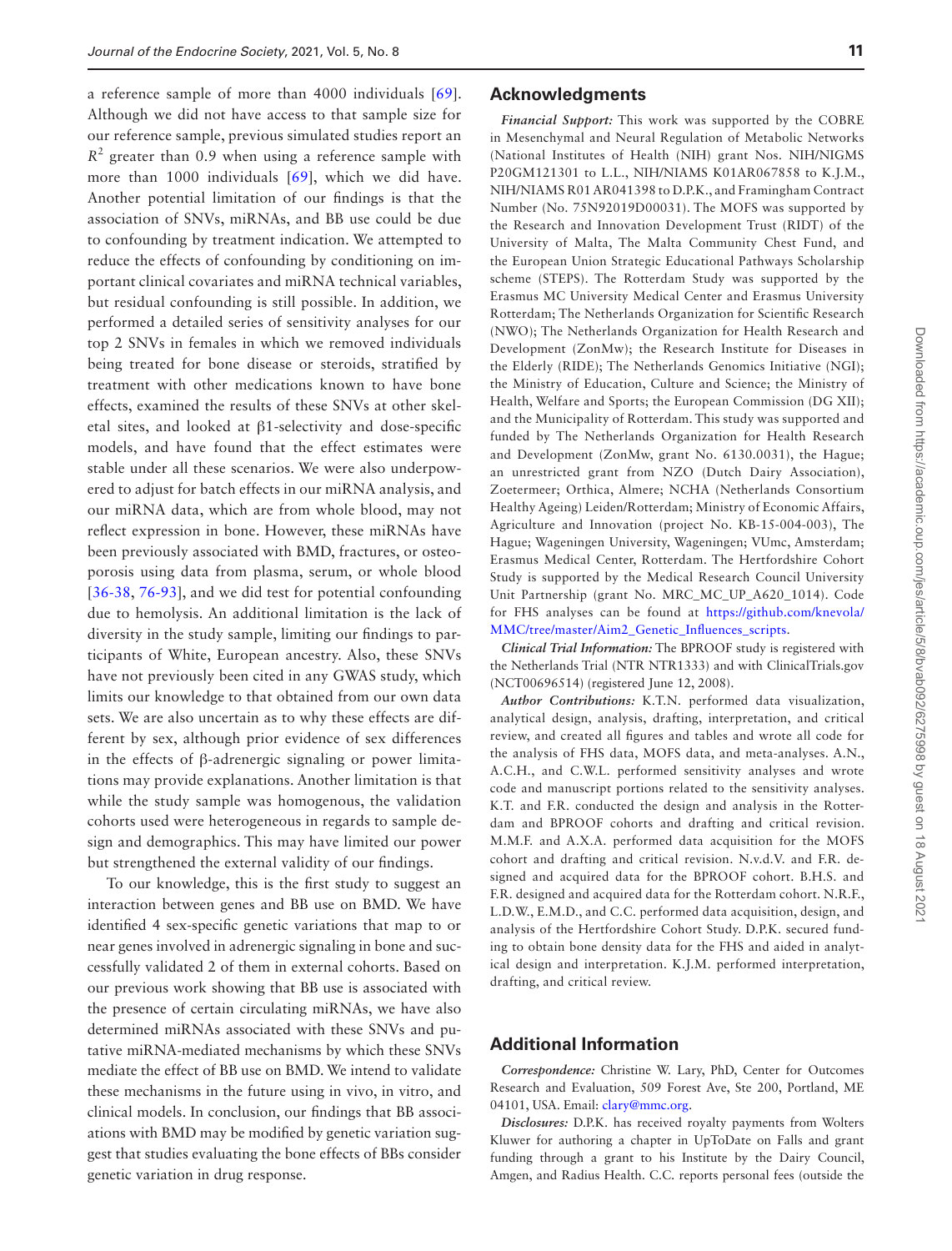submitted work) from Amgen, Danone, Eli Lilly, GSK, Kyowa Kirin, Medtronic, Merck, Nestle, Novartis, Pfizer, Roche, Servier, Shire, Takeda, and UCB. E.M.D. reports personal fees (outside the submitted work) from Pfizer Healthcare and the UCB Discussion panel. The other authors have nothing to disclose.

*Data Availability:* Data from the Framingham Heart Study that was analyzed during this study are included in this published article or in the data repositories listed in "References." Restrictions apply to some or all the availability of data generated or analyzed during this study to preserve patient confidentiality or because they were used under license. The corresponding author will on request detail the restrictions and any conditions under which access to some data may be provided.

# **References**

- <span id="page-11-0"></span>1. Bauer D, Krege J, Lane N, et al. National Bone Health Alliance Bone Turnover Marker Project: current practices and the need for US harmonization, standardization, and common reference ranges. *Osteoporos Int.* 2012;**23**(10):2425-2433.
- 2. Kling JM, Clarke BL, Sandhu NP. Osteoporosis prevention, screening, and treatment: a review. *J Womens Health (Larchmt).* 2014;**23**(7):563-572.
- 3. Grossman DC, Curry SJ, Owens DK, et al; US Preventive Services Task Force. Vitamin D, calcium, or combined supplementation for the primary prevention of fractures in community-dwelling adults: US Preventive Services Task Force recommendation statement. *JAMA*. 2018;**319**(15):1592-1599.
- <span id="page-11-1"></span>4. Weaver CM, Bischoff-Ferrari HA, Shanahan CJ. Costbenefit analysis of calcium and vitamin D supplements. *Arch Osteoporos.* 2019;**14**(1):50.
- <span id="page-11-2"></span>5. Yang S, Nguyen ND, Eisman JA, Nguyen TV. Association between beta-blockers and fracture risk: a Bayesian meta-analysis. *Bone.* 2012;**51**(5):969-974.
- 6. Pasco JA, Henry MJ, Sanders KM, Kotowicz MA, Seeman E, Nicholson GC. β-adrenergic blockers reduce the risk of fracture partly by increasing bone mineral density: Geelong Osteoporosis Study. *J Bone Miner Res*. 2004;**19**(1):19-24.
- <span id="page-11-7"></span>7. Bonnet N, Gadois C, McCloskey E, et al. Protective effect of β blockers in postmenopausal women: influence on fractures, bone density, micro and macroarchitecture. *Bone.* 2007;**40**(5):1209-1216.
- <span id="page-11-3"></span>8. Schlienger RG, Kraenzlin ME, Jick SS, Meier CR. Use of β-blockers and risk of fractures. *JAMA.* 2004;**292**(11):1326-1332.
- <span id="page-11-4"></span>9. Khosla S, Drake MT, Volkman TL, et al. Sympathetic β1 adrenergic signaling contributes to regulation of human bone metabolism. *J Clin Invest.* 2018;**128**(11):4832-4842.
- <span id="page-11-5"></span>10. Elefteriou F. Impact of the autonomic nervous system on the skeleton. *Physiol Rev.* 2018;**98**(3):1083-1112.
- 11. Elefteriou F. Neuronal signaling and the regulation of bone remodeling. *Cell Mol Life Sci.* 2005;**62**(19-20):2339-2349.
- <span id="page-11-13"></span>12. Elefteriou F, Ahn JD, Takeda S, et al. Leptin regulation of bone resorption by the sympathetic nervous system and CART. *Nature.* 2005;**434**(7032):514-520.
- <span id="page-11-6"></span>13. Motyl KJ, Rosen CJ. The skeleton and the sympathetic nervous system: it's about time! *J Clin Endocrinol Metab.* 2012;**97**(11):3908-3911.
- <span id="page-11-8"></span>14. Reid IR, Gamble GD, Grey AB, et al. β-Blocker use, BMD, and fractures in the study of osteoporotic fractures. *J Bone Miner Res.* 2005;**20**(4):613-618.
- 15. Rejnmark L, Vestergaard P, Kassem M, et al. Fracture risk in perimenopausal women treated with beta-blockers. *Calcif Tissue Int.* 2004;**75**(5):365-372.
- <span id="page-11-9"></span>16. Solomon DH, Ruppert K, Zhao Z, et al. Bone mineral density changes among women initiating blood pressure lowering drugs: a SWAN cohort study. *Osteoporos Int.* 2016;**27**(3):1181-1189.
- <span id="page-11-10"></span>17. Stewart TL, Ralston SH. Role of genetic factors in the pathogenesis of osteoporosis. *J Endocrinol.* 2000;**166**(2):235-245.
- <span id="page-11-11"></span>18. Shin J, Johnson JA. Pharmacogenetics of β-blockers. *Pharmacother J Hum Pharmacol Drug Ther*. 2007;**27**(6):874-887.
- 19. Cunningham PN, Chapman AB. The future of pharmacogenetics in the treatment of hypertension. *Pharmacogenomics.* 2019;**20**(3):129-132.
- 20. Gong Y, Wang Z, Beitelshees AL, et al. Pharmacogenomic genome-wide meta-analysis of blood pressure response to β-blockers in hypertensive African Americans. *Hypertension.* 2016;**67**(3):556-563.
- <span id="page-11-12"></span>21. Shahin Mohamed H, Conrado Daniela J, Daniel G, et al. Genome-wide association approach identified novel genetic predictors of heart rate response to β-blockers. *J Am Heart Assoc*. 2018;**7**(5):e006463.
- <span id="page-11-14"></span>22. Johnson JA, Zineh I, Puckett BJ, McGorray SP, Yarandi HN, Pauly DF. β1-adrenergic receptor polymorphisms and antihypertensive response to metoprolol. *Clin Pharmacol Ther.* 2003;**74**(1):44-52.
- 23. Pacanowski MA, Gong Y, Cooper-Dehoff RM, et al; INVEST Investigators. β-Adrenergic receptor gene polymorphisms and β-blocker treatment outcomes in hypertension. *Clin Pharmacol Ther.* 2008;**84**(6):715-721.
- 24. Dishy V, Sofowora GG, Xie HG, et al. The effect of common polymorphisms of the β2-adrenergic receptor on agonist-mediated vascular desensitization. *N Engl J Med.* 2001;**345**(14):1030-1035.
- <span id="page-11-15"></span>25. Heckbert Susan R, Hindorff Lucia A, Edwards Karen L, et al. β2-adrenergic receptor polymorphisms and risk of incident cardiovascular events in the elderly. *Circulation*. 2003;**107**(15):2021-2024.
- <span id="page-11-16"></span>26. Veldhuis-Vlug AG, Oei L, Souverein PC, et al. Association of polymorphisms in the beta-2 adrenergic receptor gene with fracture risk and bone mineral density. *Osteoporos Int.* 2015;**26**(7):2019-2027.
- <span id="page-11-17"></span>27. Morris JA, Kemp JP, Youlten SE, et al; 23andMe Research Team. An atlas of genetic influences on osteoporosis in humans and mice. *Nat Genet.* 2019;**51**(2):258-266.
- 28. Sabik OL, Farber CR. Using GWAS to identify novel therapeutic targets for osteoporosis. *Transl Res.* 2017;**181**:15-26.
- <span id="page-11-18"></span>29. Trajanoska K, Rivadeneira F. The genetic architecture of osteoporosis and fracture risk. *Bone.* 2019;**126**:2-10.
- <span id="page-11-19"></span>30. International Federation of Musculoskeletal Research Societies; Musculoskeletal Knowledge Portal. Accessed May 14, 2020. <http://mskkp.org>
- <span id="page-11-20"></span>31. Nevola KT, Kiel DP, Zullo AR, et al. miRNA mechanisms underlying the association of beta blocker use and bone mineral density. *J Bone Miner Res.* 2021;**36**(1):110-122.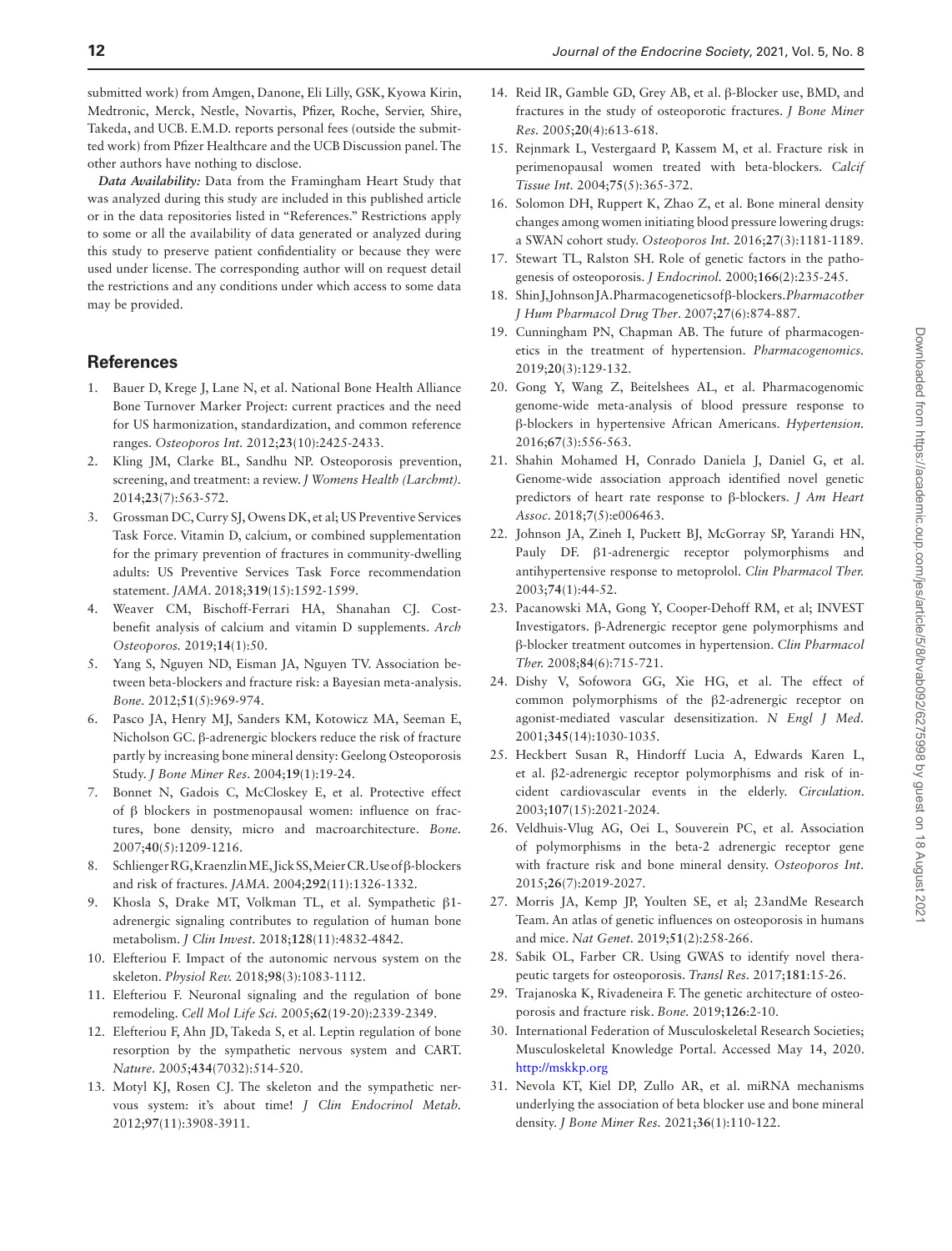- <span id="page-12-0"></span>32. Koturbash I, Tolleson WH, Guo L, et al. microRNAs as pharmacogenomic biomarkers for drug efficacy and drug safety assessment. *Biomark Med.* 2015;**9**(11):1153-1176.
- <span id="page-12-1"></span>33. Bocchio-Chiavetto L, Maffioletti E, Bettinsoli P, et al. Blood microRNA changes in depressed patients during antidepressant treatment. *Eur Neuropsychopharmacol.* 2013;**23**(7):602-611.
- 34. Freedman JE, Ercan B, Morin KM, et al. The distribution of circulating microRNA and their relation to coronary disease. *F1000Res.* 2012;**1**:50.
- <span id="page-12-2"></span>35. Murabito JM, Rong J, Lunetta KL, et al. Cross-sectional relations of whole-blood miRNA expression levels and hand grip strength in a community sample. *Aging Cell.* 2017;**16**(4):888-894.
- <span id="page-12-3"></span>36. Li H, Wang Z, Fu Q, Zhang J. Plasma miRNA levels correlate with sensitivity to bone mineral density in postmenopausal osteoporosis patients. *Biomarkers.* 2014;**19**(7):553-556.
- 37. Panach L, Mifsut D, Tarín JJ, Cano A, García-Pérez MÁ. Serum circulating MicroRNAs as biomarkers of osteoporotic fracture. *Calcif Tissue Int.* 2015;**97**(5):495-505.
- <span id="page-12-22"></span>38. Seeliger C, Karpinski K, Haug AT, et al. Five freely circulating miRNAs and bone tissue miRNAs are associated with osteoporotic fractures. *J Bone Miner Res.* 2014;**29**(8):1718-1728.
- 39. Solayman MH, Langaee TY, Gong Y, et al. Effect of plasma microRNA on antihypertensive response to beta blockers in the Pharmacogenomic Evaluation of Antihypertensive Responses (PEAR) studies. *Eur J Pharm Sci.* 2019;**131**:93-98.
- <span id="page-12-4"></span>40. Alessandra C, Tania Z, Vittoria DM, et al. MicroRNA-133 modulates the β1-adrenergic receptor transduction cascade. *Circ Res*. 2014;**115**(2):273-283.
- <span id="page-12-5"></span>41. Kordas G, Rudra P, Hendricks A, Saba L, Kechris K. Insight into genetic regulation of miRNA in mouse brain. *BMC Genomics.* 2019;**20**(1):849.
- <span id="page-12-24"></span>42. Shen JJ, Wang YF, Yang W. Sex-interacting mRNA- and miRNAeQTLs and their implications in gene expression regulation and disease. *Front Genet*. 2019;**10**:313.
- <span id="page-12-6"></span>43. Nikpay M, Beehler K, Valsesia A, et al. Genome-wide identification of circulating-miRNA expression quantitative trait loci reveals the role of several miRNAs in the regulation of cardiometabolic phenotypes. *Cardiovasc Res.* 2019;**115**(11):1629-1645.
- <span id="page-12-7"></span>44. Johansson H, Kanis JA, Odén A, et al. Impact of femoral neck and lumbar spine BMD discordances on FRAX probabilities in women: a meta-analysis of international cohorts. *Calcif Tissue Int.* 2014;**95**(5):428-435.
- <span id="page-12-8"></span>45. McIntosh VJ, Chandrasekera PC, Lasley RD. Sex differences and the effects of ovariectomy on the β-adrenergic contractile response. *Am J Physiol Heart Circ Physiol.* 2011;**301**(3):H1127 -H1134.
- <span id="page-12-23"></span>46. Hoeker GS, Hood AR, Katra RP, Poelzing S, Pogwizd SM. Sex differences in β-adrenergic responsiveness of action potentials and intracellular calcium handling in isolated rabbit hearts. *PloS One.* 2014;**9**(10):e111411.
- 47. Raffaele B, Jinsung Y, Sasko K, et al. Prior beta-blocker therapy for hypertension and sex-based differences in heart failure among patients with incident coronary heart disease. *Hypertension*. 2020;**76**(3):819-826.
- 48. Al-Gburi S, Deussen A, Zatschler B, et al. Sex-difference in expression and function of beta-adrenoceptors in macrovessels: role of the endothelium. *Basic Res Cardiol.* 2017;**112**(3):29.
- <span id="page-12-9"></span>49. Calhoun DA, Oparil S. The sexual dimorphism of high blood pressure. *Cardiol Rev.* 1998;**6**(6):356-363.
- <span id="page-12-10"></span>50. Seeman E. Sexual dimorphism in skeletal size, density, and strength. *J Clin Endocrinol Metab*. 2001;**86**(10):4576-4584.
- 51. Fiechter M, Bengs S, Roggo A, et al. Association between vertebral bone mineral density, myocardial perfusion, and long-term cardiovascular outcomes: a sex-specific analysis. *J Nucl Cardiol.* 2020;**27**(3):726-736.
- 52. Tuzun S, Eskiyurt N, Akarirmak U, et al; Turkish Osteoporosis Society. Incidence of hip fracture and prevalence of osteoporosis in Turkey: the FRACTURK study. *Osteoporos Int.* 2012;**23**(3):949-955.
- <span id="page-12-11"></span>53. Alswat KA. Gender disparities in osteoporosis. *J Clin Med Res.* 2017;**9**(5):382-387.
- <span id="page-12-12"></span>54. dbGaP website. The database of Genotypes and Phenotypes (dbGaP) was developed to archive and distribute the data and results from studies that have investigated the interaction of genotype and phenotype in Humans. National Center for Biotechnology Information (NCBI). Accessed September 24, 2020. [https://www.ncbi.nlm.nih.gov/projects/gap/cgi-bin/study.](https://www.ncbi.nlm.nih.gov/projects/gap/cgi-bin/study.cgi?study_id=phs000007.v31.p12) [cgi?study\\_id=phs000007.v31.p12](https://www.ncbi.nlm.nih.gov/projects/gap/cgi-bin/study.cgi?study_id=phs000007.v31.p12)
- <span id="page-12-13"></span>55. Hannan MT, Felson DT, Dawson‐Hughes B, et al. Risk factors for longitudinal bone loss in elderly men and women: the Framingham Osteoporosis Study. *J Bone Miner Res*. 2000;**15**(4):710-720.
- <span id="page-12-14"></span>56. Kalsbeek A, Veenstra J, Westra J, et al. A genome-wide association study of red-blood cell fatty acids and ratios incorporating dietary covariates: Framingham Heart Study Offspring Cohort. *PloS One.* 2018;**13**(4):e0194882.
- <span id="page-12-15"></span>57. Psaty BM, O'Donnell CJ, Gudnason V, et al; CHARGE Consortium. Cohorts for Heart and Aging Research in Genomic Epidemiology (CHARGE) Consortium: design of prospective meta-analyses of genome-wide association studies from 5 cohorts. *Circ Cardiovasc Genet.* 2009;**2**(1):73-80.
- <span id="page-12-16"></span>58. WHO Collaborating Centre for Drug Statistics Methodology. *ATC/DDD Index*. Norwegian Institute of Public Health; 2018. [https://www.whocc.no/atc\\_ddd\\_index\\_and\\_guidelines/atc\\_](https://www.whocc.no/atc_ddd_index_and_guidelines/atc_ddd_index/) [ddd\\_index/](https://www.whocc.no/atc_ddd_index_and_guidelines/atc_ddd_index/). Accessed November 12, 2019.
- <span id="page-12-17"></span>59. McManus DD, Rong J, Huan T, et al. Messenger RNA and microRNA transcriptomic signatures of cardiometabolic risk factors. *BMC Genomics.* 2017;**18**(1):139.
- <span id="page-12-18"></span>60. McManus DD, Lin H, Tanriverdi K, et al. Relations between circulating microRNAs and atrial fibrillation: data from the Framingham Offspring Study. *Heart Rhythm.* 2014;**11**(4):663-669.
- <span id="page-12-19"></span>61. Sonal S, Warren Helen R, Hiltunen Timo P, et al. Genomewide meta-analysis of blood pressure response to β1blockers: results from ICAPS (International Consortium of Antihypertensive Pharmacogenomics Studies). *J Am Heart Assoc*. 2019;**8**(16):e013115.
- <span id="page-12-20"></span>62. Duggal P, Gillanders EM, Holmes TN, Bailey-Wilson JE. Establishing an adjusted p-value threshold to control the family-wide type 1 error in genome wide association studies. *BMC Genomics.* 2008;**9**:516.
- <span id="page-12-21"></span>63. Singh S, McDonough CW, Gong Y, et al. Genome wide association study identifies the *HMGCS2* locus to be associated with chlorthalidone induced glucose increase in hypertensive patients. *J Am Heart Assoc*. 2018;**7**(6):e007339.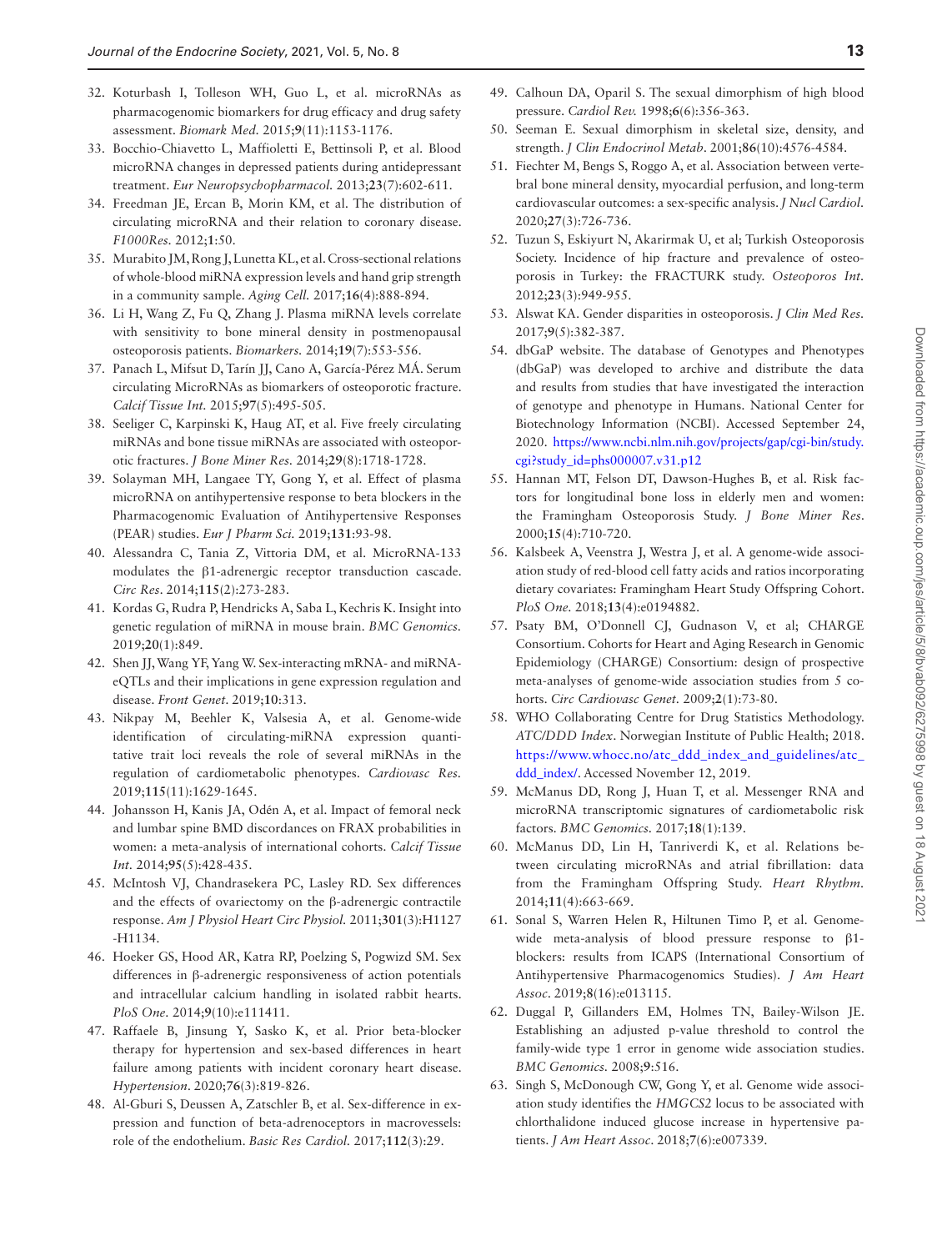- <span id="page-13-0"></span>64. Pruitt KD, Tatusova T, Maglott DR. NCBI reference sequences (RefSeq): a curated non-redundant sequence database of genomes, transcripts and proteins. *Nucleic Acids Res*. 2007;**35**(Suppl 1):D61-D65.
- 65. Sinnett D, Beaulieu P, Bélanger H, et al. Detection and characterization of DNA variants in the promoter regions of hundreds of human disease candidate genes. *Genomics.* 2006;**87**(6):704-710.
- 66. Chang HS, Park JS, Lee HS, et al. Association analysis of ILVBL gene polymorphisms with aspirin-exacerbated respiratory disease in asthma. *BMC Pulm Med.* 2017;**17**(1):210.
- <span id="page-13-1"></span>67. Li H, Achour I, Bastarache L, et al. Integrative genomics analyses unveil downstream biological effectors of disease-specific polymorphisms buried in intergenic regions. *NPJ Genomic Med*. 2016;**1**(1):16006.
- <span id="page-13-2"></span>68. Yang J, Lee SH, Goddard ME, Visscher PM. GCTA: a tool for genome-wide complex trait analysis. *Am J Hum Genet.* 2011;**88**(1):76-82.
- <span id="page-13-3"></span>69. Yang J, Ferreira T, Morris AP, et al; Genetic Investigation of ANthropometric Traits (GIANT) Consortium; DIAbetes Genetics Replication And Meta-analysis (DIAGRAM) Consortium. Conditional and joint multiple-SNP analysis of GWAS summary statistics identifies additional variants influencing complex traits. *Nat Genet.* 2012;**44**(4):369-375.
- <span id="page-13-4"></span>70. Ward LD, Kellis M. HaploReg: a resource for exploring chromatin states, conservation, and regulatory motif alterations within sets of genetically linked variants. *Nucleic Acids Res.* 2012;**40**(Database issue):D930-D934.
- <span id="page-13-5"></span>71. Moore JE, Purcaro MJ, Pratt HE, et al. Expanded encyclopaedias of DNA elements in the human and mouse genomes. *Nature*. 2020;**583**(7818):699-710.
- <span id="page-13-6"></span>72. Machiela MJ, Chanock SJ. LDlink: a web-based application for exploring population-specific haplotype structure and linking correlated alleles of possible functional variants. *Bioinformatics.* 2015;**31**(21):3555-3557.
- <span id="page-13-7"></span>73. Therneau TM. Coxme: mixed effects cox models. 2020. Accessed September 22, 2020.
- <span id="page-13-8"></span>74. Ru Y, Kechris KJ, Tabakoff B, et al. The multiMiR R package and database: integration of microRNA-target interactions along with their disease and drug associations. *Nucleic Acids Res.* 2014;**42**(17):e133.
- <span id="page-13-9"></span>75. Schwarzer G. Meta: general package for meta-analysis. 2020. Accessed September 22, 2020. [https://CRAN.R-project.org/](https://CRAN.R-project.org/package=meta) [package=meta](https://CRAN.R-project.org/package=meta)
- <span id="page-13-10"></span>76. Fang T, Wu Q, Zhou L, Mu S, Fu Q. miR-106b-5p and miR-17-5p suppress osteogenic differentiation by targeting Smad5 and inhibit bone formation. *Exp Cell Res.* 2016;**347**(1):74-82.
- 77. Kocijan R, Muschitz C, Geiger E, et al. Circulating microRNA signatures in patients with idiopathic and postmenopausal osteoporosis and fragility fractures. *J Clin Endocrinol Metab.* 2016;**101**(11):4125-4134.
- 78. TAmiRNA Biotech Company. osteomiRs—novel biomarkers for bone quality—TAmiRNA—stability for life. Accessed August 20, 2019.[http://www.tamirna.com/products/osteomirtm.](http://www.tamirna.com/products/osteomirtm.html?tx_sbtab_pi1%5Btab%5D=54#sbtab) [html?tx\\_sbtab\\_pi1%5Btab%5D=54#sbtab](http://www.tamirna.com/products/osteomirtm.html?tx_sbtab_pi1%5Btab%5D=54#sbtab)
- 79. Avendaño-Félix M, Fuentes-Mera L, Ramos-Payan R, et al. A novel OsteomiRs expression signature for osteoblast differentiation of human amniotic membrane-derived mesenchymal stem cells. *Biomed Res Int.* 2019;**2019**:8987268.
- 80. Cheng VK, Au PC, Tan KC, Cheung CL. MicroRNA and human bone health. *JBMR Plus.* 2019;**3**(1):2-13.
- 81. Feichtinger X, Muschitz C, Heimel P, et al. Bone-related circulating microRNAs miR-29b-3p, miR-550a-3p, and miR-324-3p and their association to bone microstructure and histomorphometry. *Sci Rep.* 2018;**8**(1):4867.
- 82. Heilmeier U, Hackl M, Skalicky S, et al. Serum miRNA signatures are indicative of skeletal fractures in postmenopausal women with and without type 2 diabetes and influence osteogenic and adipogenic differentiation of adipose tissuederived mesenchymal stem cells in vitro. *J Bone Miner Res.* 2016;**31**(12):2173-2192.
- 83. Huang J, Meng Y, Liu Y, et al. MicroRNA-320a regulates the osteogenic differentiation of human bone marrow-derived mesenchymal stem cells by targeting HOXA10. *Cell Physiol Biochem.* 2016;**38**(1):40-48.
- 84. Kocijan R, Weigl M, Skalicky S, et al. MicroRNA levels in bone and blood change during bisphosphonate and teriparatide therapy in an animal model of postmenopausal osteoporosis. *Bone.* 2020;**131**:115104.
- 85. Laxman N, Mallmin H, Nilsson O, Kindmark A. miR-203 and miR-320 regulate bone morphogenetic protein-2-induced osteoblast differentiation by targeting distal-less homeobox 5 (*Dlx5*). *Genes*. 2017;**8**(1):4.
- 86. Mäkitie RE, Hackl M, Niinimäki R, Kakko S, Grillari J, Mäkitie O. Altered microRNA profile in osteoporosis caused by impaired WNT signaling. *J Clin Endocrinol Metab.* 2018;**103**(5):1985-1996.
- 87. Novello C, Pazzaglia L, Cingolani C, et al. miRNA expression profile in human osteosarcoma: role of miR-1 and miR-133b in proliferation and cell cycle control. *Int J Oncol.* 2013;**42**(2):667-675.
- 88. Qiu W, Kassem M. miR-141-3p inhibits human stromal (mesenchymal) stem cell proliferation and differentiation. *Biochim Biophys Acta.* 2014;**1843**(9):2114-2121.
- 89. Sun T, Li CT, Xiong L, et al. miR-375-3p negatively regulates osteogenesis by targeting and decreasing the expression levels of LRP5 and β-catenin. *PloS One.* 2017;**12**(2):e0171281.
- 90. Weilner S, Skalicky S, Salzer B, et al. Differentially circulating miRNAs after recent osteoporotic fractures can influence osteogenic differentiation. *Bone.* 2015;**79**:43-51.
- 91. Yu X, Zhang X, Dhakal IB, Beggs M, Kadlubar S, Luo D. Induction of cell proliferation and survival genes by estradiolrepressed microRNAs in breast cancer cells. *BMC Cancer*. 2012;**12**(1):29.
- 92. Zarecki P, Hackl M, Grillari J, Debono M, Eastell R. Serum microRNAs as novel biomarkers for osteoporotic vertebral fractures. *Bone.* 2020;**130**:115105.
- <span id="page-13-11"></span>93. Zhang L, Tang Y, Zhu X, et al. Overexpression of MiR-335-5p promotes bone formation and regeneration in mice. *J Bone Miner Res.* 2017;**32**(12):2466-2475.
- <span id="page-13-12"></span>94. Miao Y, Chen H, Li M. MiR-19a overexpression contributes to heart failure through targeting ADRB1. *Int J Clin Exp Med.* 2015;**8**(1):642-649.
- <span id="page-13-13"></span>95. Weilner S, Schraml E, Wieser M, et al. Secreted microvesicular miR-31 inhibits osteogenic differentiation of mesenchymal stem cells. *Aging Cell.* 2016;**15**(4):744-754.